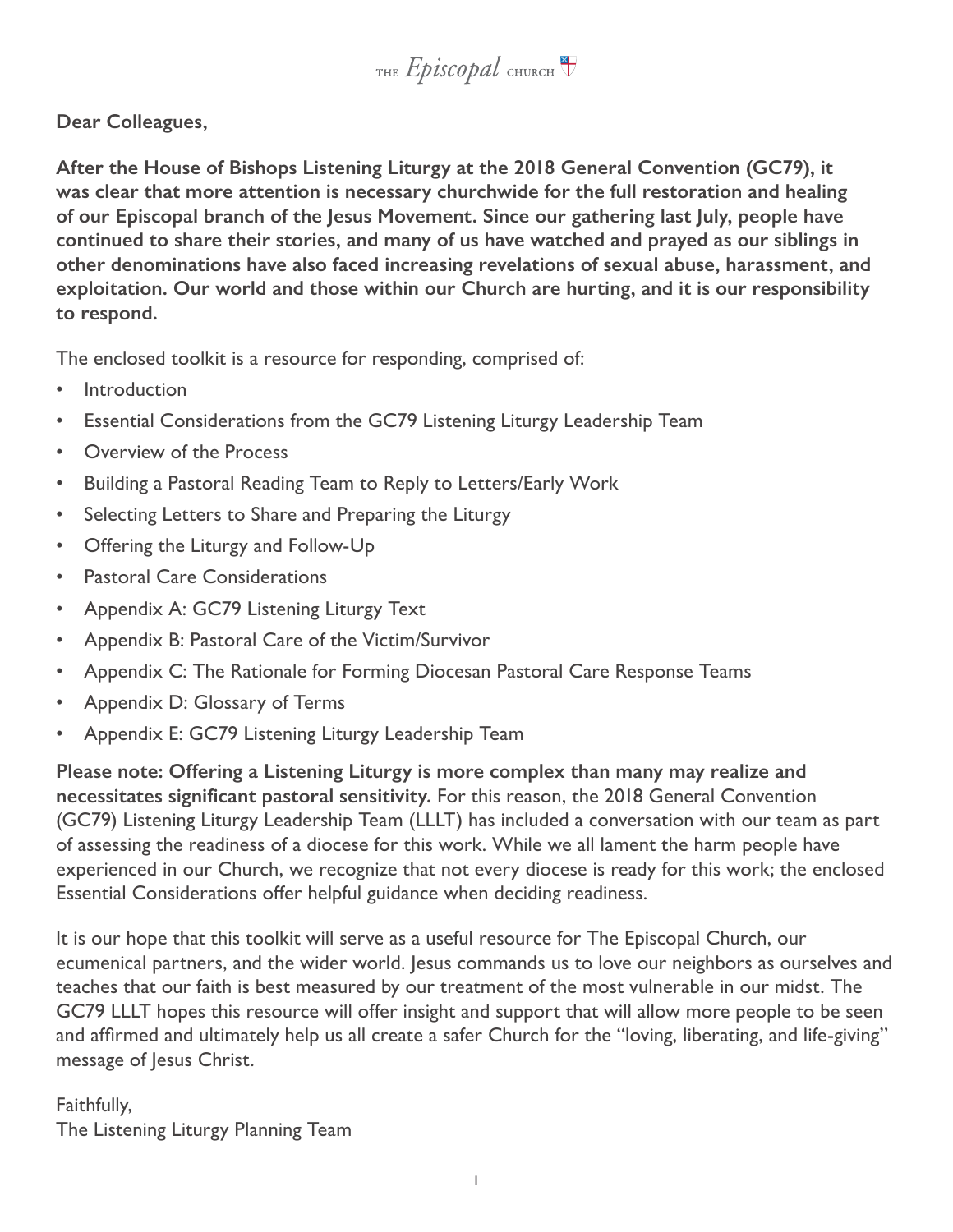# **A LISTENING SERVICE TOOLKIT OFFERED BY THE LEADERSHIP TEAM OF THE GENERAL CONVENTION 2018 HOUSE OF BISHOPS LISTENING LITURGY**

#### **Introduction**

The purpose of this toolkit is to share lessons learned in the planning and implementation of the 2018 General Convention House of Bishops Listening Liturgy, as a prayerful response to sexual abuse, exploitation, and harassment in the Church. It is the hope of the Listening Liturgy Leadership Team (LLLT) that this resource will offer support and empowerment for dioceses who may be considering a liturgical response of their own. First and foremost, a diocese must carefully discern if a Listening Liturgy would be efficacious, as it necessitates tremendous vulnerability and courage for the Truth-Tellers who courageously share their painful experiences, for the LLLT, for diocesan leadership, and for those who will serve on the Pastoral Care Response Team (PCRT) subsequent to the liturgy.

It is important to note that, for the 2018 General Convention (GC79), we determined that a Listening Liturgy would be the most efficacious way for the gathered body to speak, hear, and respond to the abuses that take place in our Church. Liturgy offers a safe, secure "container" in which the truth of the most horrific abuses may be seen, heard, and held before the mercy and healing power of God in our midst.

The LLLT discovered the following to be true:

- 1. The first priority for each aspect of a Listening Liturgy is the well-being of those who courageously share their experience. Every decision or process needs to consider first and foremost the well-being of the persons who honor the gathered community with their truth.
- 2. "No one stands alone." Recognizing that isolation is frequently a contributing factor to abuse, exploitation, and harassment, respectful collaboration is intrinsic and essential to this healing work. This work, whether by the Planning Team, the Truth-Teller, the readers in the service, or the Pastoral Care Response Team, necessitates mutual support. Therefore:
	- a. All communications come from the team, not individuals.
	- b. Planners have partners for the work; no one works in isolation.
	- c. Once a submission has been received, pastoral care is confidentially offered to the Truth-Teller throughout the entire process.
	- d. Beginning and ending each planning session in prayer helps to ground this process in our sacred connection with God and is important for the spiritual care of those engaged in the planning.
- 3. Planning this liturgy may bring up issues from the planners' own experience and past. It is possible that members of the Planning Team may feel moments of heightened emotion, defensiveness, and even anger, as this is sacred, courageous, yet painful work. So, along with prayer and pastoral care, effective conflict resolution strategies may benefit the team.
- 4. The process of offering a Listening Liturgy and caring for the pastoral needs of the Truth-Tellers and listening community is very complex and necessitates the involvement of trained professionals (licensed psychologists, therapists, and pastoral care providers). Dedicated time for the planning and intentional consideration for the emotional and spiritual safety of all concerned is essential. The potential for re-victimization of Truth-Tellers, hearers, and planners is a concern to be taken seriously and with integrity.
- 5. A well-planned Listening Liturgy offers the entire gathered community an extraordinary opportunity for many levels of healing.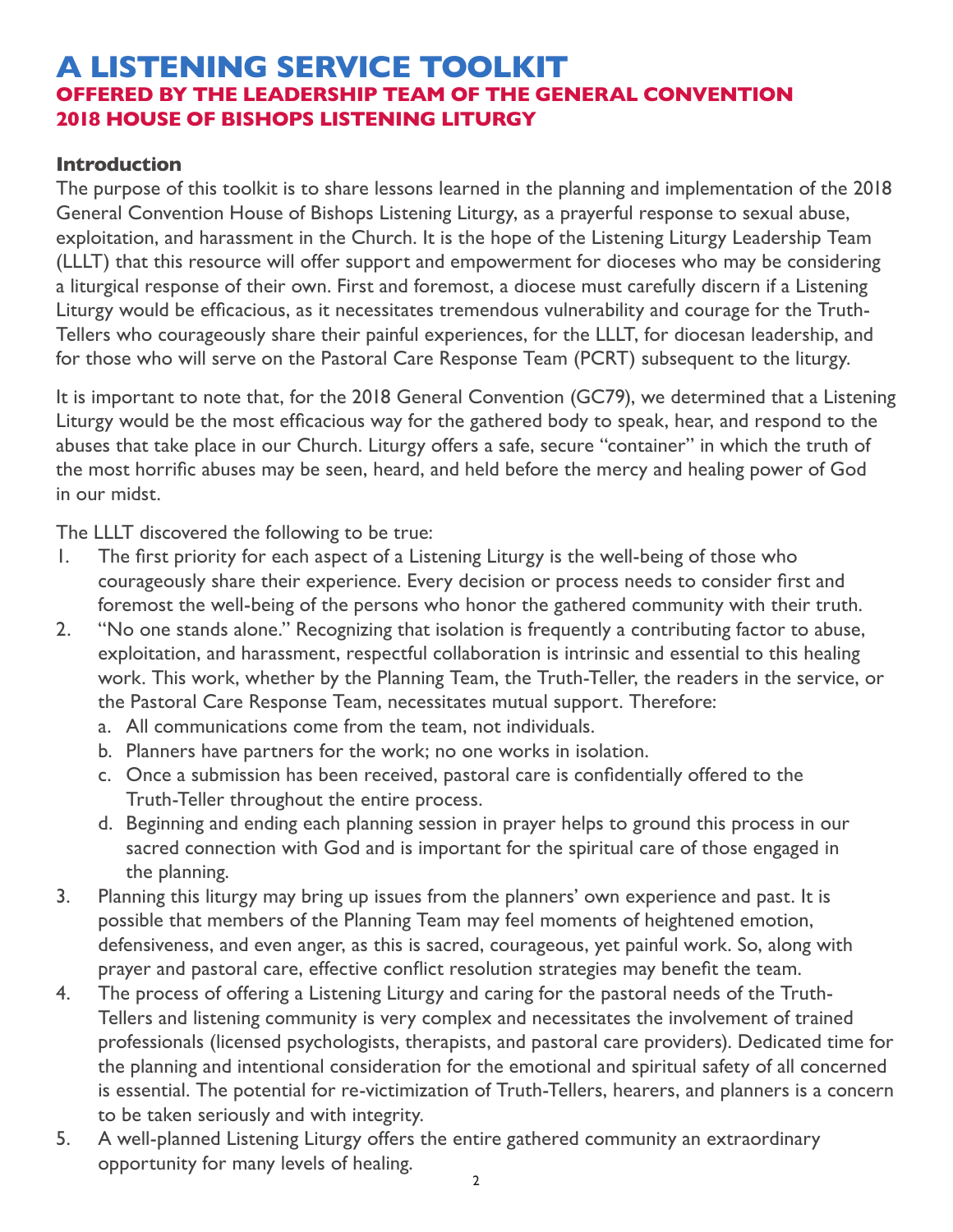# **Essential Considerations from the GC79 Listening Liturgy Leadership Team**

If your diocese is interested in hosting a Listening Liturgy, please take seriously the sacrosanct tasks of prayerful, deliberate, and collaborative planning and implementation of the liturgy. This must include a commitment to providing expert pastoral care at all stages of the process, with particular attention to follow-up care of participants. We consider the focal consideration to be the spiritual, psychic, and emotional safety of all who participate. We have developed two checklists that we invite you to use as guidelines in assessing your diocese's readiness to host a Listening Liturgy.

Questions to ponder when assessing your diocese's readiness to host a Listening Liturgy:

- Are your bishops and other key diocesan leaders ready to hear the stories and to be present and accountable? If not, the diocese should postpone hosting a Listening Liturgy as more harm will be caused by proceeding prematurely.
- Is your diocese willing to consult with a member of the GC79 Listening Liturgy Leadership Team (Appendix E)?
- Is your diocese ready to support the people submitting the letters, the people reading the letters, and the people who may attend the Listening Liturgy and may experience an opening of old wounds related and unrelated to sexual misconduct of clergy?
- Is your diocese considering how to protect the anonymity of those who share their accounts of abuse, especially if a small diocese?
- If a small diocese, would your diocese consider collaborating with neighboring dioceses or with other faith traditions in your area?
- Does your diocese have the resources and energy to establish a process to screen reflections for the potential necessity of opening a Title IV investigation?
- Does your diocese have a trained and functioning Title IV Disciplinary Board?
- Does your diocese have an established Pastoral Care Response Team?
- Will your diocese be able to schedule and confirm that pastoral care providers are committed to serving before, during, and after the liturgy?
- Does your diocese and its clergy have a list of trustworthy, licensed mental health clinicians to whom you can refer participants who may need counseling?
- Will your diocese be able to secure the services of interpreters of ASL and Spanish (or other) language translators to assist in processing letters and for the Listening Liturgy itself?
- Does your diocese have the resources and time to publicize the Listening Liturgy to the whole diocese and to provide comprehensive information about its rationale and content?

#### **Other Essential Considerations**

• Is your diocese ready to prioritize this Listening Liturgy as a standalone event? Making it a standalone event emphasizes its importance.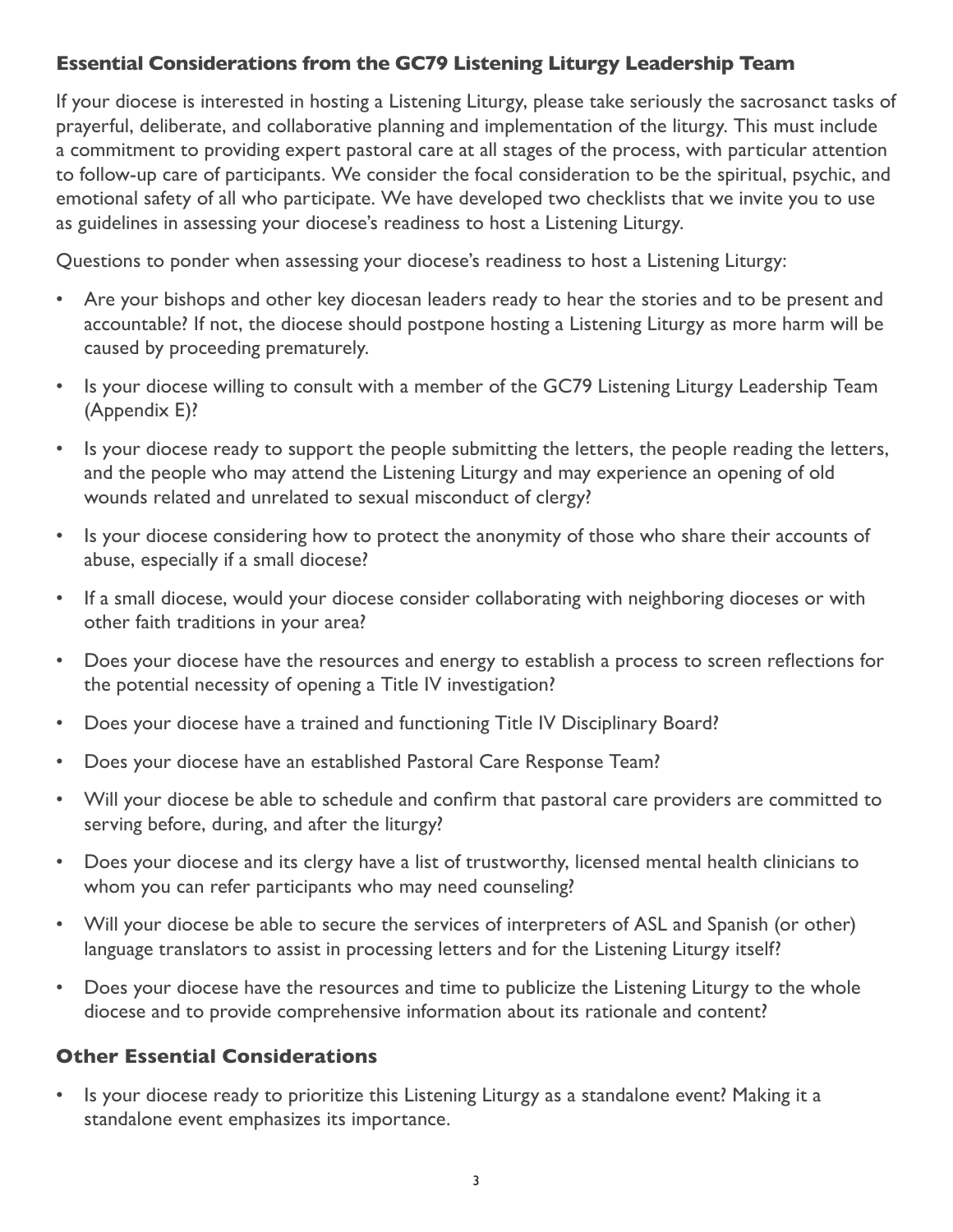- If distance and cost are issues, can you envision having this Listening Liturgy the night before the start of a convention? Having other kinds of services or presentations on either side of this sensitive liturgy can have a range of effects, from diluting the liturgy to overwhelming participants.
- It is vital for clergy to attend. Can your diocese set a date that takes into consideration the demands of the parochial clergy (e.g., staying away from weeks of high parish activity or traditional clergy vacations times)?
- Has your diocese determined who will read the letters and who will accompany the reader? We strongly recommend that, as each letter is read, the reader be accompanied by one or two other individuals. This represents that we are walking with each other through this process of healing. It also represents that we all share responsibility for the lapses that enabled the abuse and the silence regarding abuse to continue. If possible, the bishop(s), as representatives of ecclesial authority, ought to accompany the reader along with another order of the clergy. Again, this symbolizes both the systemic complicity that has injured so many and the systemic commitment to doing the work of restorative justice and facilitating healing for individuals and communities of faith. A reader may also be allowed to invite supporters of her or his own choosing.
- Can your diocese recruit enough folks to share their letters so that the service will have multiple readings? At the GC79 Listening Liturgy, 12 stories were read. We recommend between seven and 12 letters. This may also facilitate collaboration with other local faith communities who may want to participate.
- Can your diocese design a Listening Liturgy that allows ample, reverent silence in between the reading of the letters?

#### **Consider the physical space where the liturgy will be offered.**

- Will there be ample space to move around, as some folks may need to get up and walk around or stand during the service? There needs to be enough physical room for folks to have a sense of both space and privacy.
- Can the lighting be arranged so it avoids glare and offers a warm space for this sacred work?
- Does the site for the liturgy have a dependable sound system? Can amplification be provided?
- Would your diocese consider blessing the space where the liturgy will be held? This is especially pertinent if the Listening Liturgy is going to be held in a conference center or hotel ballroom. Praying over the space is important for establishing a safe, spiritually centered "container" in which to hold this service. There could be a blessing with holy water and possibly a censing of the space. You could consider doing this blessing at the beginning of the Listening Liturgy itself, or mentioning at the beginning of the Listening Liturgy that the space has been blessed.

If you have questions about any of these considerations, please know you can reach out to the Right Rev. Brian Thom, the Rev. Betsy Fisher, or the Rev. Dr. Jeanine Driscoll. You may also reach out to one of the other members of the GC79 Listening Liturgy Leadership Team (see Appendix E). And if you'd like, let us know when your diocese is hosting a Listening Liturgy so that we can hold you all in prayer.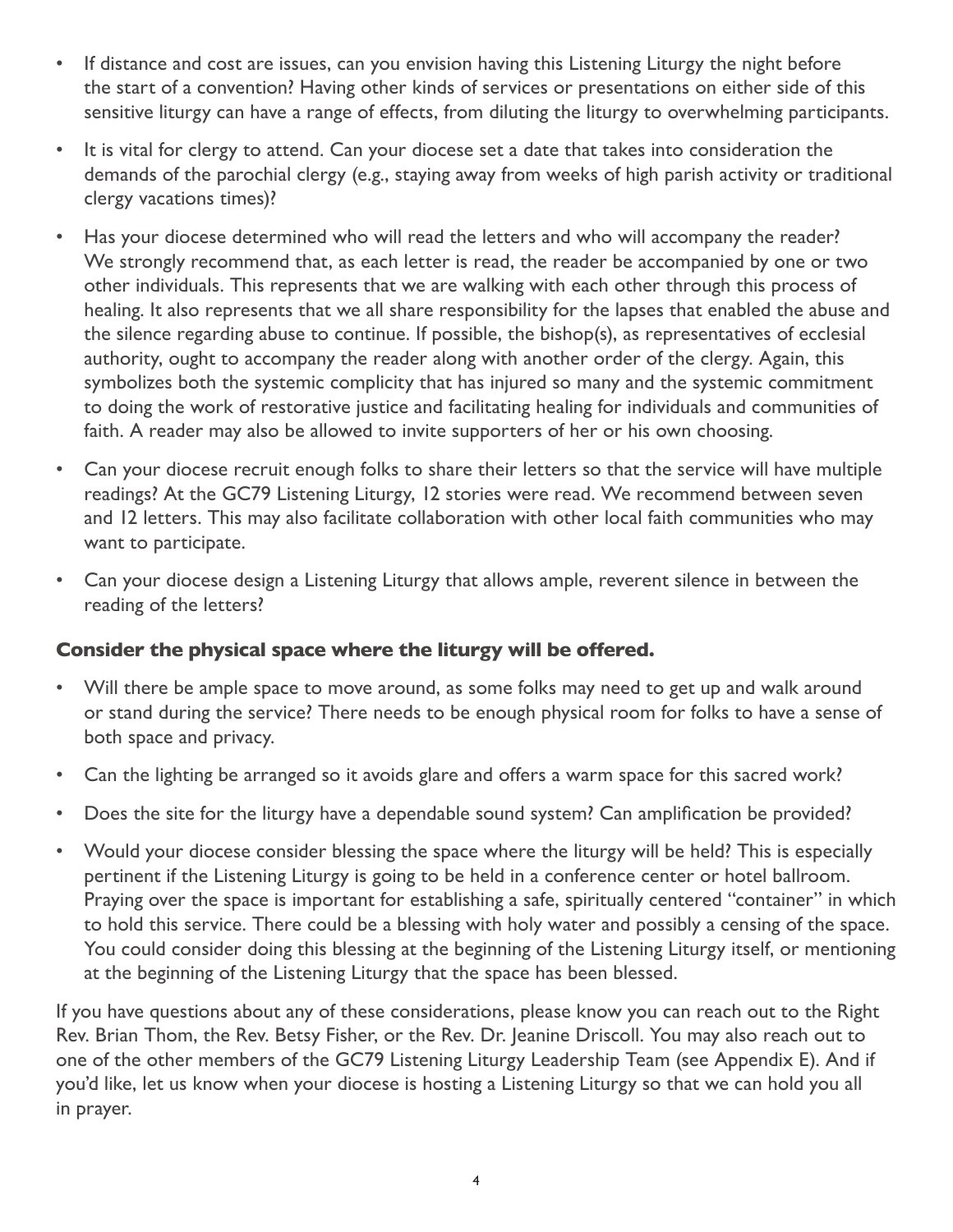# **OVERVIEW OF PROCESS A SUGGESTED PROCESS FOR PLANNING A LISTENING LITURGY**

# **Early Work**

- 1. Determine core leadership (between two and four individuals one should be a bishop, a member of diocesan staff, or a bishop's representative).
- 2. Assess legal issues and the canonical parameters of a specific diocese.
- 3. Determine how an intake will be conducted to ensure:
	- a. The safety of the Truth-Tellers
		- i. Vocational considerations
		- ii. Confidentiality
	- b. An effective process for potential Title IV issues
- 4. Identify and invite participation of pastoral care professionals and others to assist with planning.
- 5. Determine if all or only some of the submissions received will be read in the context of the liturgy.
- 6. Schedule a place, date, and time for the liturgy.

#### **Invitation, Intake, and Responding to Submissions**

- 7. Publish the intention to offer a liturgy, noting whether all responses will be read or only those that are reflective of the range of responses received.
- 8. Draft an invitation for the ingathering of responses.
- 9. Draft a communication that will be sent to the Truth-Tellers acknowledging receipt of their submission.
- 10. Establish a process by which people can respond confidentially and safely. It may be efficacious to offer a dedicated and secure email address for this purpose. **It is imperative that the intake process ensure the safety of each submission and that the courage of the Truth-Tellers is honored by the way their submission is received and processed.**
- 11. Gather a Pastoral Reading Team (PRT) who will contact the Truth-Tellers and offer pastoral care. Train this team, distribute letters for their response, and provide ongoing support as their work is underway.
	- a. Draft a form letter, email, and talking points for the PRT to use.
	- b. Offer a Zoom meeting to discuss how the team will ensure that each Truth-Teller receives the same level of pastoral care.

#### **Liturgical Preparation**

- 12. Draft the overall liturgy.
- 13. Determine how many responses will be read. During the GC79 Listening Liturgy, 12 reflections were read; many thought this was as many reflections as people could process in one service. If more submissions are received, it will be necessary to determine which responses are most reflective of the full range of experiences.
- 14. Remove identifying data (e.g., times, places, names) from the submissions to maintain confidentiality.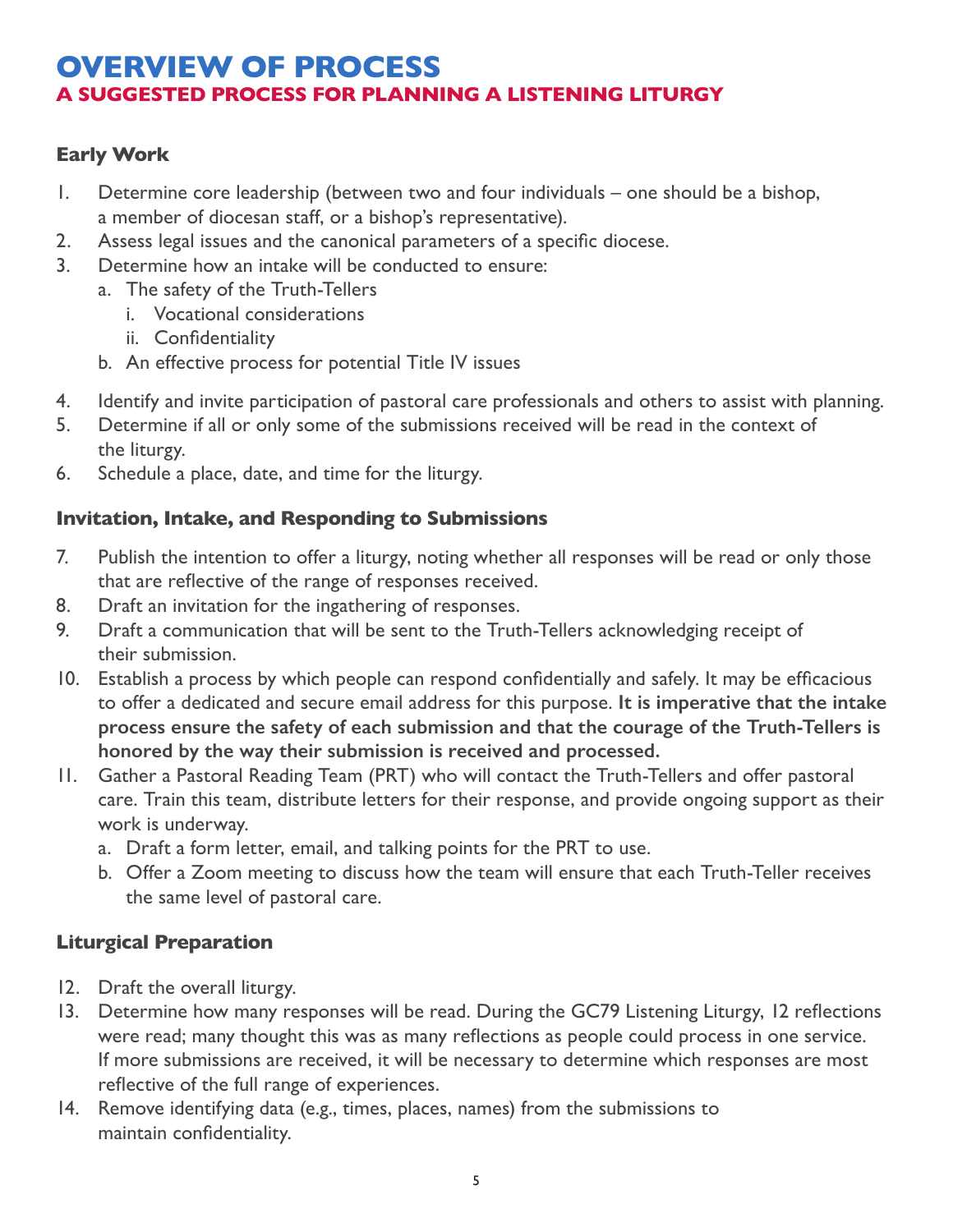- 15. Allow each Truth-Teller an opportunity to see how her or his story will be told within the liturgy.
- 16. Maintain a transparent communication strategy that offers clarity of purpose for the diocese/community.
- 17. Gather a team of lectors who will read a reflection in the service.
- 18. Have a training session for the lectors and those offering pastoral care after the service (Pastoral Care Response Team).
- 19. Be attentive to the worship space (lighting, setup) and mindful of how the liturgy will be experienced.

# **Offering the Liturgy and Follow-Up**

- 20. Gather the Planning Team in prayer before the liturgy.
- 21. Lead and share in the liturgy.
- 22. Provide pastoral care to follow.
- 23. Offer the Planning Team members an opportunity to process their experiences.
- 24. Invite feedback from participants, as appropriate.

#### **Building a Pastoral Reading Team to Reply to Letters/Early Work**

If a general solicitation of letters that share stories of sexual abuse, harassment, and exploitation has gone out to the diocese, then the formation of a team to share in the work of responding individually to the letters is essential. By building a team, the weight of this work is shared among the Body and each Truth-Teller is assured of a confidential and personal response. Since many of the letters detail incidents in which a clergyperson was the perpetrator, there is some value in having the Pastoral Reading Team be composed of clergy people; there is power in receiving a compassionate response from a person of the same office from which the offense was committed (i.e., clergy people taking responsibility for their colleagues' misuse of power and authority, offering apology and regret, and seeking to be part of the healing process).

For the GC79 Listening Liturgy, this process was facilitated by bishops who felt called to offer pastoral care. In that process, the letters were received first by the Bishop for Pastoral Development who screened them for Title IV implications. This was important as it allowed the Pastoral Reading Team to focus solely on the content of the letter and the Truth-Teller's pastoral needs. The Bishop for Pastoral Development then removed the names from the letters and assigned each one a number. (Given the scope of the GC79 Listening Liturgy and the intention to maintain confidentiality of the Truth-Tellers, the assignation of numbers yielded greater protection. Considerations at the diocesan level will need to be made.) The letters were then sent to a bishop (here, called the "Secondary Administrator") who assigned the letter to a member of the Pastoral Reading Team, keeping a detailed record of the letter's assigned number, the subject matter, the email address of the Truth-Teller, the date received, and the date and name of the Pastoral Reading Team member who would be offering pastoral care. (These files were destroyed following the Listening Liturgy.)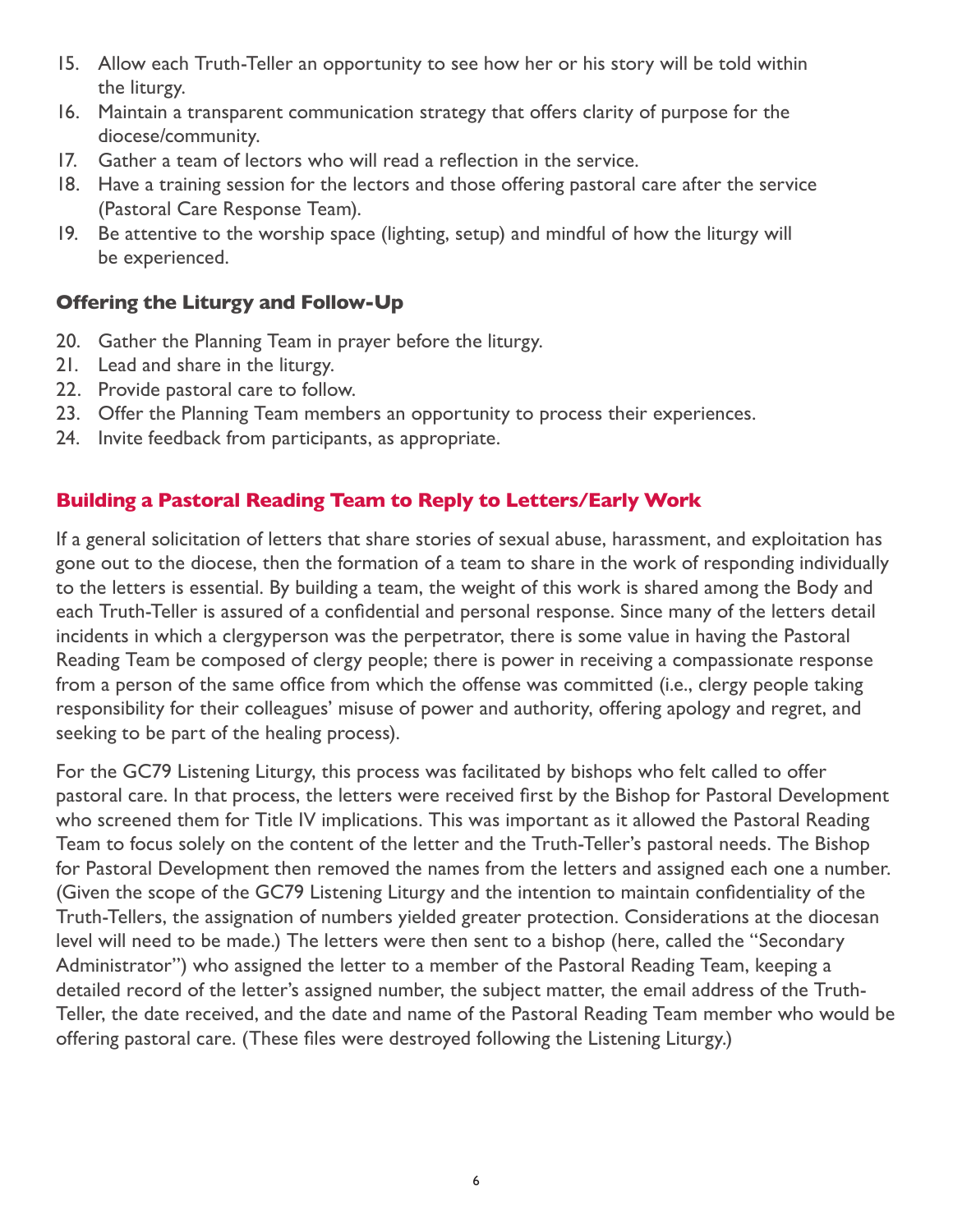# **A Form for Offering Response**

Recommendations for how to construct a letter of pastoral response were given to the Pastoral Reading Team members. Following are general suggestions for letter content and a starting "form" for the shape of a reply:

- Thank the Truth-Teller for the submission.
- Use "I" language in order to make a personal connection.
- Express regret over the incident and the impact on the Truth-Teller's life. Make one mention of a specific item from the submission that indicates that you have read the person's story and that this is not a form letter.
- Tell the Truth-Teller that you will pray for healing and reconciliation.
- If more than 10 or 12 submissions are received, it may be necessary to select representative submissions for the liturgy that will need to be edited for confidentiality and length. Truth-Tellers will need to be notified of this and offered an opportunity for input.
- Reassure the Truth-Teller that this is a confidential process and her or his name (and the names of others in the reflection) will be removed. Ensure the Truth-Teller that at no time will her or his name be shared with the wider community. This is a safe process.
- Express that, together, we are working toward a healthier Church, and show gratitude for the Truth-Teller's courage.

Some things to avoid:

- Telling the author that you know what she or he is going through.
- Offering solutions, advice, or recommendations.
- Suggesting in any way that this action at the Listening Liturgy will complete the healing process.

As an example, here is a sample letter for a (not real) situation between a clergywoman and her senior warden.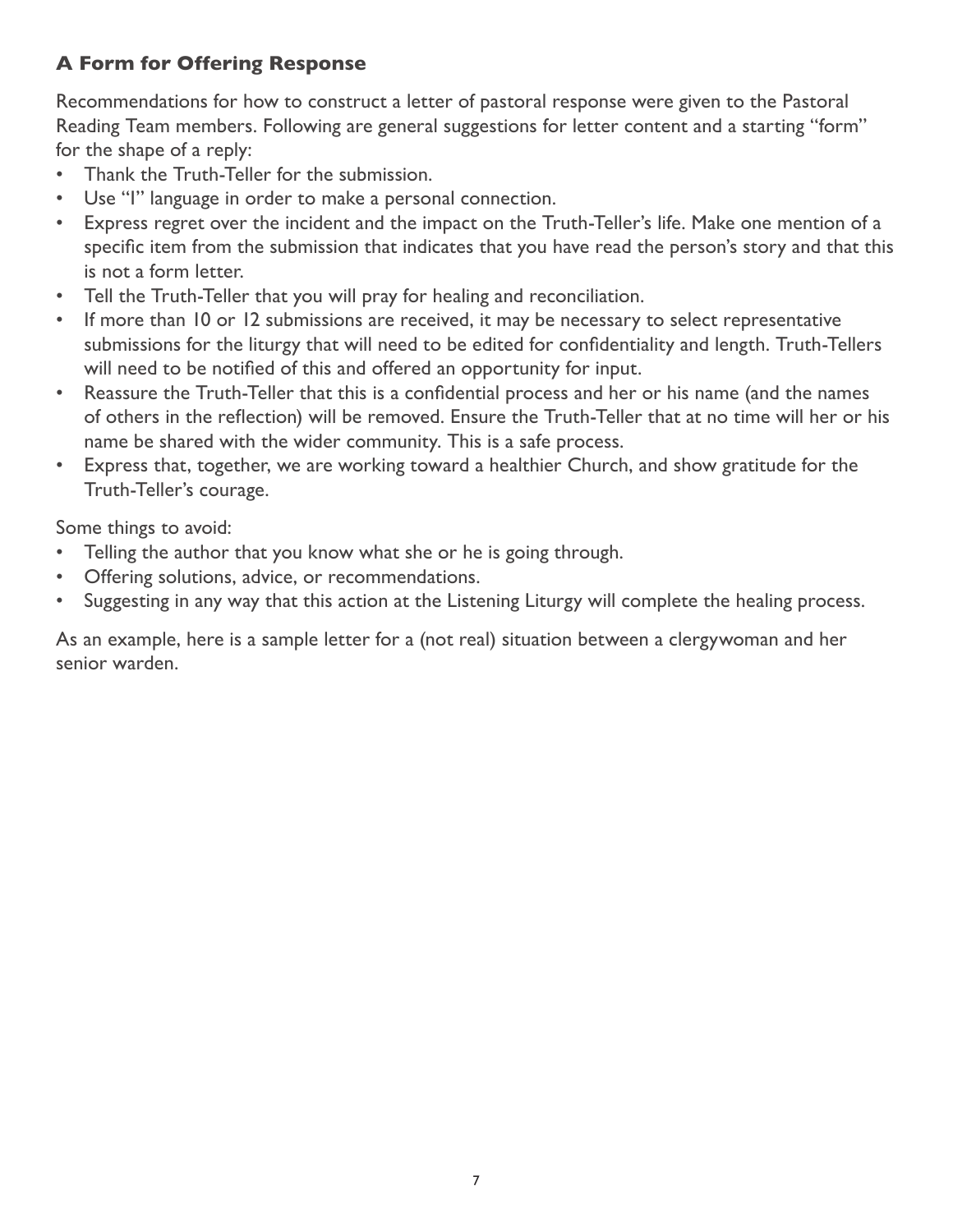#### Dear Jane Doe,

Thank you for submitting your reflection for the Listening Liturgy at on the submitting your reflection for the Listening Liturgy at  $\sim$ Your letter is very important as we work to listen deeply to the pain and sorrow that is evident in the Body of Christ. The vulnerability that it requires to share a reflection is great, and I appreciate your courage.

I am sorry that you have suffered in this way. The relationship of a clergyperson to a senior warden involves significant trust, and to have had that trust violated must have been very wounding for you, in many aspects of your life. I will pray for your healing in the name of Christ. I am grateful that you shared your truth with us, and I pray that individually, and as the Body of Christ, we will move from brokenness to wholeness. Your witness is an important part of this process.

We will be sharing just  $(4/1)$  of) letters at the listening event on  $\blacksquare$ . We want to allow space to hear all that the reflections have to offer, and to do so in a liturgy that will provide the context of respect, dignity, and prayerfulness. The truth that is shared on that evening will be heard by all who are gathered, and it is in that sacred space that we will offer our brokenness to God and pray, together, for a redeemed future.

All reflections will have the author's name removed (and the names of others mentioned in the text), and these identifying details will be shared only with the individual to whom you have sent the letter and the Pastoral Reading Team as we make the selection of which letters to share in our liturgy. The letters that are shared will reflect the breadth of experience in the responses that we receive. If your reflection is selected, a member of the Planning Team will be in touch to let you know. If editing for length is required, you will be asked to approve the final form of the letter as it is to be shared. I pray that this process will bring healing and that, together, we can use the truth that is gained from these efforts to bring justice and reconciliation in the Church.

In Christ's name, *(your name)*

If a letter is submitted by email, please respond by email. If a letter is received by post, please respond by post. Handwritten is better than typed. Please make every effort to respond within a few days of receiving the letter.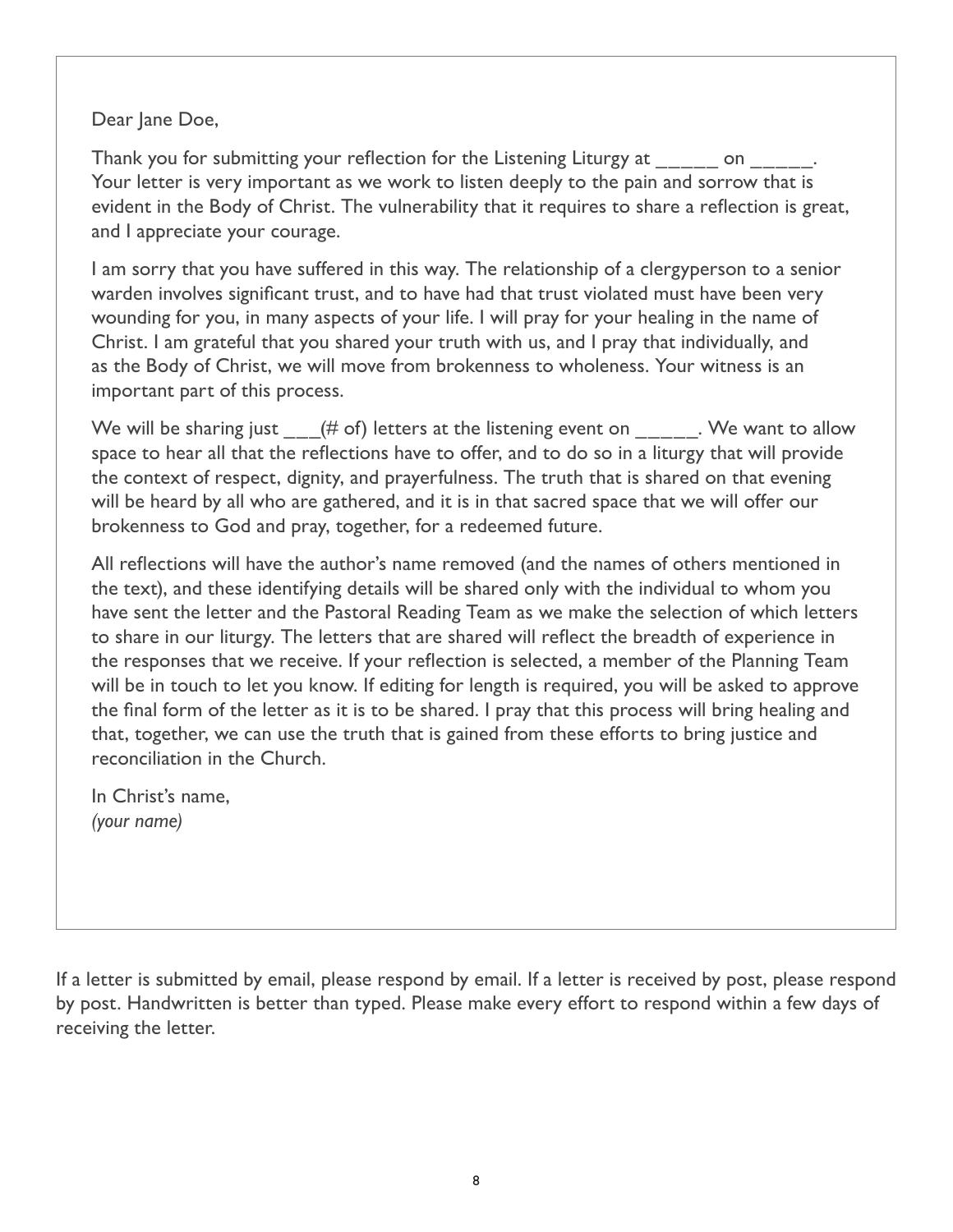#### **Pastoral Care of the Team**

It was helpful in our process to gather the Pastoral Reading Team via Zoom for a meeting when the work of replying to the letters was complete. We had a chance, as a team, to pray together and to share our own response to the work of receiving and replying to letters and serving in this pastoral capacity, sometimes working from our own places of woundedness. The review of our work allowed us, as a team, to understand the breadth and depth of abuse in our Church and to offer lament together. It also allowed us to see the hope in working toward healing through inviting and tenderly holding the vulnerability of those who risked to share their stories with us.

Many of the Pastoral Reading Team members found it helpful to review their responses with the Secondary Administrator before sending their replies to the authors of the letters, seeking affirmation that their responses were pastorally appropriate and helpful.

Some members of the Pastoral Reading Team engaged in deeper and extended dialogue with the authors of the letters they received – in several cases engaging in back-and-forth email exchanges and in one case, having a face-to-face meeting with the Truth-Teller to offering support. In all of this, it became clear that while the process was set up to address the pastoral needs of the Truth-Teller and to lay before the Church its systemic dysfunction, it was also necessary to offer good and attentive care for the members of the Pastoral Reading Team.

#### **Selecting Letters to Share and Preparing the Liturgy**

#### **Assembling Submissions to Capture the Bigger Picture of Sexual Abuse, Assault, and Harassment**

How a diocese chooses to receive letters will impact the larger narrative that may be created. In the case of the GC79 Listening Liturgy, submissions were invited from anyone who wished to share an experience of sexual abuse, assault, or harassment. As noted in the previous segment of this toolkit, letters were carefully screened, names removed and organized in order to protect identity, any potential Title IV concerns tended to, and submissions were responded to by a bishop on the Pastoral Reading Team. Additionally, permission to use any portion of a letter was sought and granted before use in the liturgy. The stories used in the liturgy were not replicated for public use. The only "copy" was what could have been heard via the livestream of the liturgy. All paper and electronic copies were destroyed following the liturgy.

The use of personal experiences in the liturgy was intended to create a context for listening holistically to the emotional, spiritual, and physical power dynamics of sexual abuse, assault, and harassment. In other words, we were not screening for one demographic (e.g., women victims of male clergy). Rather, we sought to convey what the misuse of power looks like across the variety of gender and age experiences by sharing the truth of emotional, spiritual, and physical abuse encountered in a church-based relationship. Letters that were received involved both clergy and laypersons in various configurations of relationship.

In receiving material for the GC79 Listening Liturgy, we had a diverse corpus of material that reflected abuses of power in employment relationships between clergy, clergy and lay employees, clergy and parishioners, and lay church members toward clergy or other lay members. For example, some submissions discussed child abuse and young adult abuse by persons with advantageous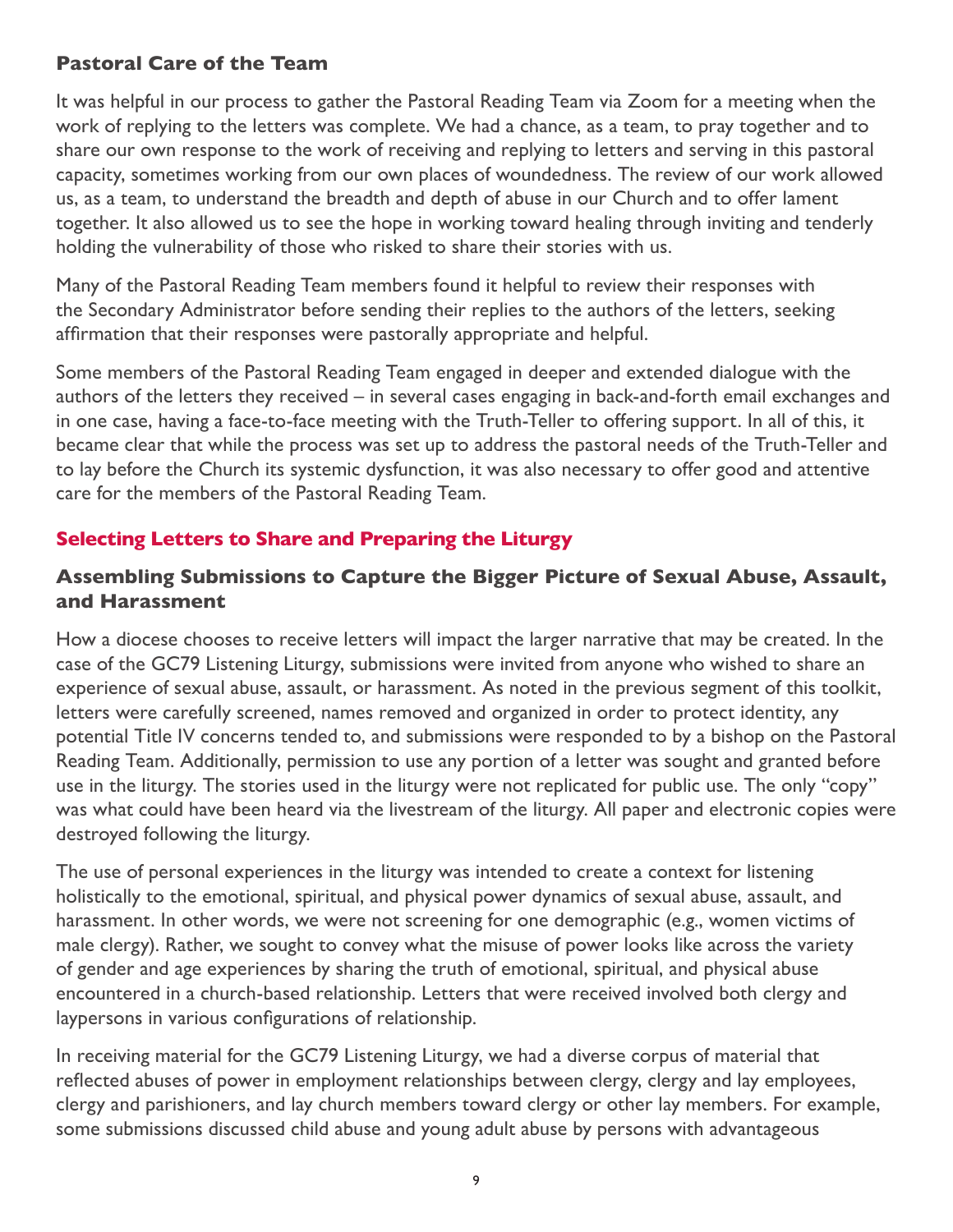professional or relational power; some letters told of women who were advised that their spiritual formation would be better developed if they had sex with their male priest/spiritual director; there were submissions telling of nonsexual but spiritually manipulative relationships where the professional boundaries of spiritual counseling were violated; and others told of inappropriate sexual comments or sexualized conversation. We heard stories of an unresponsive Church, bishops who did nothing about their abusive clergy, and bishops themselves who used their positions of power inappropriately.

To form the General Convention liturgy, we mostly used pertinent segments of stories. We used only one letter in its entirety. In this way, we created a comprehensive picture of the larger story of the endemic abuse of power in Church and society, and the lifelong trauma it causes.

Submission of one's own truth may be triggering. Offering the best care possible, including regular communication regarding how the Truth-Teller's letter is being edited for anonymous sharing, etc., is crucial, as is discussing how and when communication might happen. This allows the person to remain in control of her or his truth and is a respectful approach given that the Listening Liturgy is created for public sharing.

Be prepared to take the reflections into yourself, to be transformed by them, and to remember them for some time. Pray for the healing of those who have boldly submitted their truth and for the healing of the Church.

In a smaller diocese, where confidentiality may be difficult or impossible to ensure, partnering with other dioceses or ecumenical partners, or even offering a service as a region or province, may be necessary to provide a liturgy that ensures confidentiality.

# **Offering the Liturgy and Follow-Up**

#### **The Liturgy**

The Listening Liturgy in its complete form as it was experienced at the 2018 General Convention is included in Appendix A.

What follows here are notes on the elements of the service and their theological grounding.

The rubrics at the beginning of the service set the tone. The liturgy was designed to create a safe space to hold sacred reflections of sexual abuse, harassment, and exploitation. It was designed to be a safe space to express lament, to confess, to listen – a place safe enough to allow for pain. Because of this intention and the intensity of the subject matter, it became clear that there was a need for pastoral support and a Pastoral Care Response Team for follow-up care. The Pastoral Care Response Team is an important part of the design.

#### **Words of Invitation**

The words of invitation were chosen to be spoken by one with authority, in the case of the GC79 Listening Liturgy, the one with authority was the Presiding Bishop. This particular service, offered by the House of Bishops, included the confession by the bishops on how they had failed the Church. As such, it was important that the Presiding Bishop be the one to invite the assembly into the liturgy.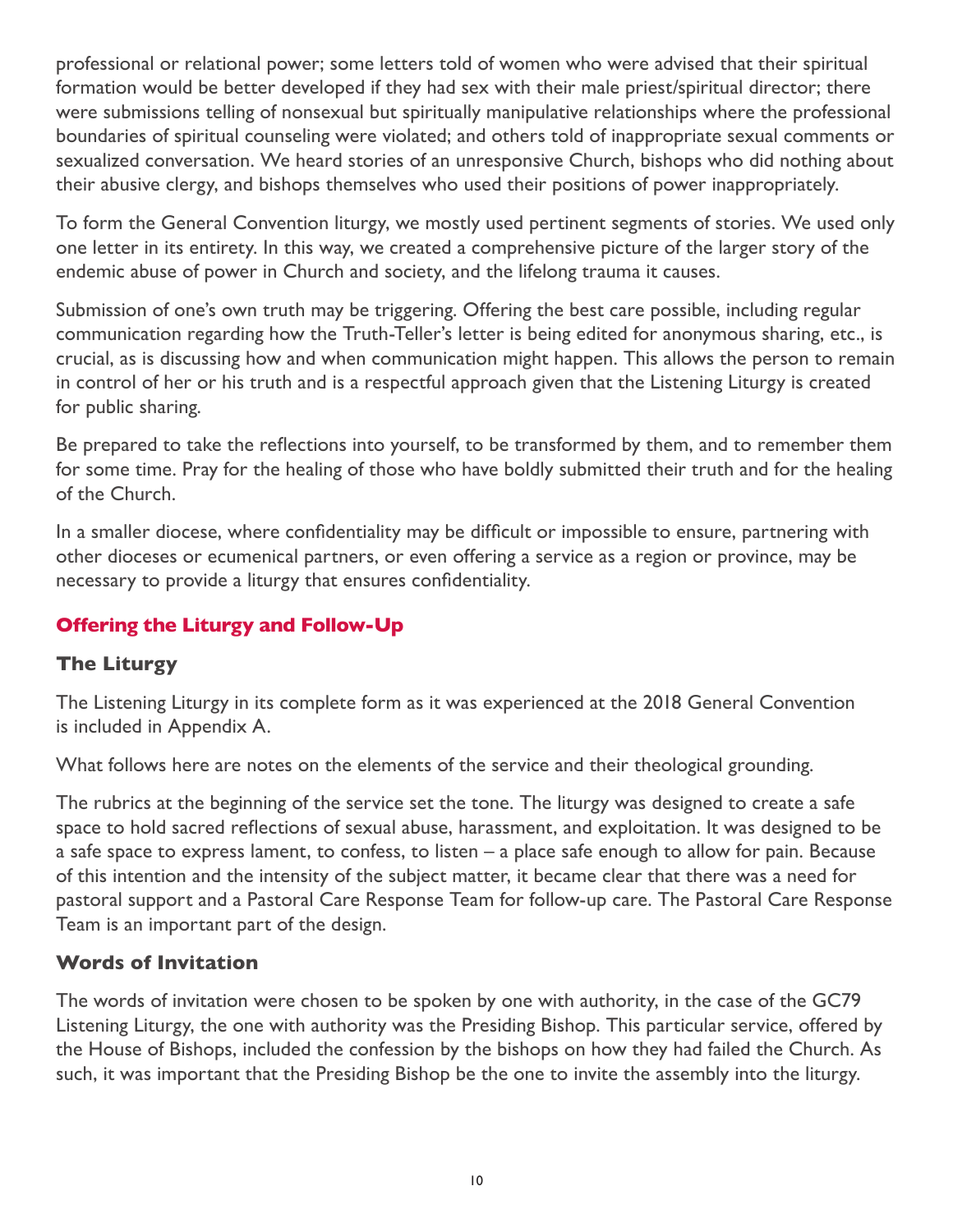The invitation states what the Church is called to be and acknowledges that we have failed in that call. At the same time, it does not single out one particular group for this failure, but rather it says that all have failed our vows. It also acknowledges that bishops have a particular responsibility for the life the Church. Since this particular liturgy was offered by the House of Bishops at General Convention, it was appropriate that the responsibility of bishops be addressed. For liturgies in other settings, the invitation to repent will need to consider the setting, the community, the particular stories that will be heard, and the needs of addressing the responsibility of power.

The invitation states what the liturgy will be: a public witness, a time of lament and confession, and a commitment to move forward in covenant. This sets the stage once more and also states right up front that this liturgy is not an end but a beginning.

In the liturgy, we are invited to listen with the ear of the heart. To listen with the ear of the heart is the classic Benedictine understanding of obedience. In this way, we are invited to be obedient to the call of Jesus to love one another. The phrase also sets up the call to listen in a way that is not simply in order to debate or to refute, but to take into our own self and into our own heart. We are called to love in our listening.

The invitation also acknowledges that this liturgy is not the entirety of the work that needs to be done but part of it, and perfection is not possible. Clergy (bishops among them) are people who have taken vows, and those vows include accountability, justice, and reconciliation. Therefore, the Body is invited to commit to this work, trusting in God to help and guide it.

# **Chant**

The use of repetitive chant in the liturgy is to assist in creating sacred space – a space that exists beyond words. Much of the pain and suffering present in this service and in the Truth-Tellers' submissions exists in that place beyond what can be put into words. Thus, simple chant is a spiritually safe place.

Chants selected for this service were simple, communal, and repetitive.

#### **Psalm 51**

The Psalm of Lament offers an important transition piece in the liturgy. The service moves from intentionally creating sacred space to embarking on the lament, setting the stage for hearing the Truth-Tellers' submissions.

Psalm 51 was chosen because it is a familiar one of lament, coming from the Liturgy for Good Friday. However, there are other psalms that may be equally appropriate. A psalm of lament reaches into the past, connecting us with human laments of those who have gone before us, and leads us to the Litany of Lament, which is specific to this particular liturgy.

It is important that the psalm or the portion of the psalm be guided so that it is said slowly and quietly, creating space in order to listen for God in the submissions that will follow.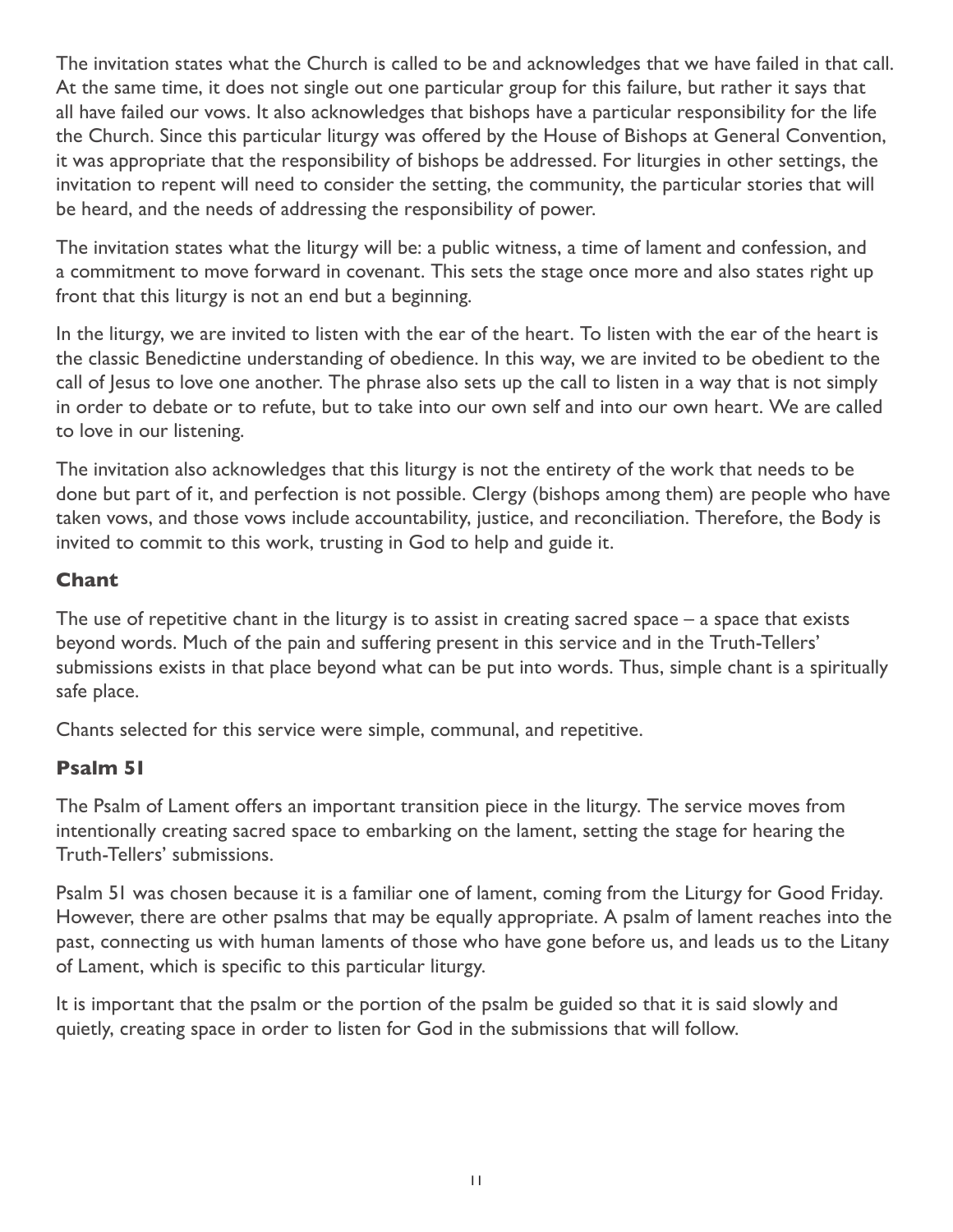# **Litany of Lament**

The leader for the Litany of Lament at the GC79 Listening Liturgy was the Presiding Bishop. The litany was both a lament and a confession. There is a call and response – "we lament and confess to you" – which emphasizes the seriousness of this litany and has every person speaking those words.

In the Litany of Lament, the bishops speak from their position as bishops of the Church, not as individuals. They lament and confess the corporate failure and sins of the House of Bishops. It is important to stress that the confession offered here is for the sins of the Church. This is not a private confession of one individual for her or his own actions. The corporate nature of the litany allows for the scope of the failure to be fully confessed.

The bishops are not the only ones who engage in the litany. The whole gathered assembly then joins in, again in a corporate lament and confession. No one group is allowed to claim the moral high ground; all have failed in some way to live fully into the love to which Christ has called us. Often, that failure is in accepting the status quo.

There is no absolution. The work of repentance is not complete.

# **The Submissions**

In the Listening Liturgy, the submissions were shared intentionally after the lament and confession and not before. The lament and confession were not for these particular stories, but for the sins of the Church that led to these particular experiences. Those who crafted the liturgy believed that it was only by the Litany of Lament and confession that the Church earned the right to hear these truths in this way. The lament and confession included the reality that the Church has, at times, been deaf to the stories.

Each reflection was held with sacredness.

# **The Listening Cycle**

In crafting the liturgy, the cycle of story, silence, and the simple chant of the Kyrie was essential to the core of the liturgy.

In the liturgy, the stories are told by a representative of the Church (at the GC79 Listening Liturgy, bishops) at the altar with two others (bishops) standing with them. Having at least two (bishops) stand together was intentional to express our commitment that no one will ever be alone again. Telling the story at the altar deliberately placed that story of pain and betrayal on the altar where Jesus offers himself to us. By having the stories told by a representative of the Church, we acknowledge that these are not simply isolated instances, but a systemic failure of the Church. By offering them together to God, we place that failure in the hands of the One who can bring healing.

The silences that were created were to honor the pain and suffering in the submissions and the courage of the ones telling their truth. It was also a time for those gathered to allow for their own silent connection to the submission to occur. It is important in leading one's own liturgy that the amount of silence be comparable to the amount time spent sharing each truth.

The Kyrie offers our prayer that God would have mercy on us. The repetitive, quiet, simple nature of this communal chant holds the sacredness of the completed submission and prepares us for the next sacred truth.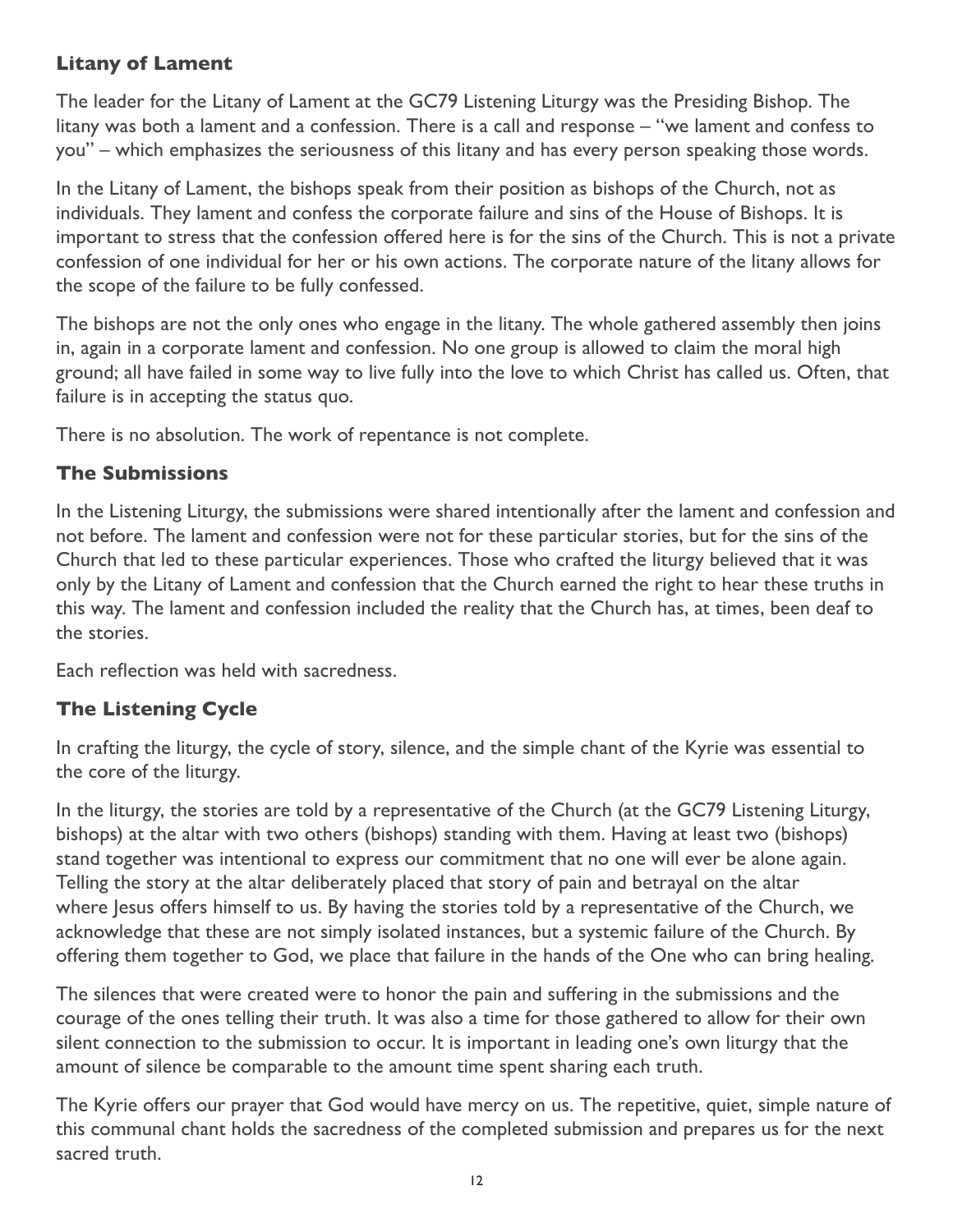#### **The Lord's Prayer**

While in some liturgies the Lord's Prayer is in danger of becoming rote recitation, in this particular liturgy, it was felt that intentional use of silence needed to be incorporated. In the GC79 Listening Liturgy, the Presiding Bishop slowly guided the prayer and deliberately held silence between each phrase of the prayer.

# **Commitment for the Ongoing Journey**

It was crucial to the planning of this service that the liturgy ended in a way that left the process open. The Presiding Bishop led the commitment pledging ongoing work, with the bishops and the people sharing equally in the commitment.

The commitment moved us toward our deeper calling as Christians to be agents of reconciliation.

There was not an easy or convenient ending to the service. The liturgy was open-ended, allowing participants to remain in quiet prayer for as long as they needed, or to step back into the community of General Convention, carrying with them the experience, weight, and grace of the time shared together.

# **Pastoral Care Considerations**

# **Providing Pastoral Care to Survivors of Sexual Misconduct Before, During, and After a Listening Liturgy**

At the GC79 Listening Liturgy, a Pastoral Care Response Team (PCRT) was available immediately following the liturgy and in the days to follow, at the convention. Members of the team wore buttons on their lanyards identifying them as members of the PCRT. They conducted their work in places that the care-receiver found most comfortable, often in a public area of the Convention Center or in the worship space of the convention. Much of the care was immediate, and some of it was by appointment, using cell phones and text messages to coordinate meeting times. Some of those who received care had one meeting with a member of the PCRT, and others had more than one meeting. The following guidelines were followed by the PCRT in offering care.

#### **Three key components of a pastoral response: Safety, Support, and Self-Care**

#### **Safety**

Assessing a person's or a congregation's physical, emotional, and spiritual safety is the most important consideration in pastoral (and liturgical) care of individuals and congregations. The next crucial consideration is implementing ways to optimize such safety. Sexual misconduct by clergy can shatter a person's and/or a congregation's experience of physical, emotional, and spiritual safety and security. An essential step of pastoral care for individuals or congregations is to help them recognize their agency in making a plan and in taking steps to enhance their safety. Suggested practices for this work are included in Appendix B.

#### **Support**

A sexual transgression can severely alter a person's sense of control and autonomy. Any provision of pastoral care should be careful not to usurp the individual's power to choose a course of action. One way to empower a person and to dilute toxic shame is to offer resources and sources of support while allowing the individual to make decisions about accessing those resources.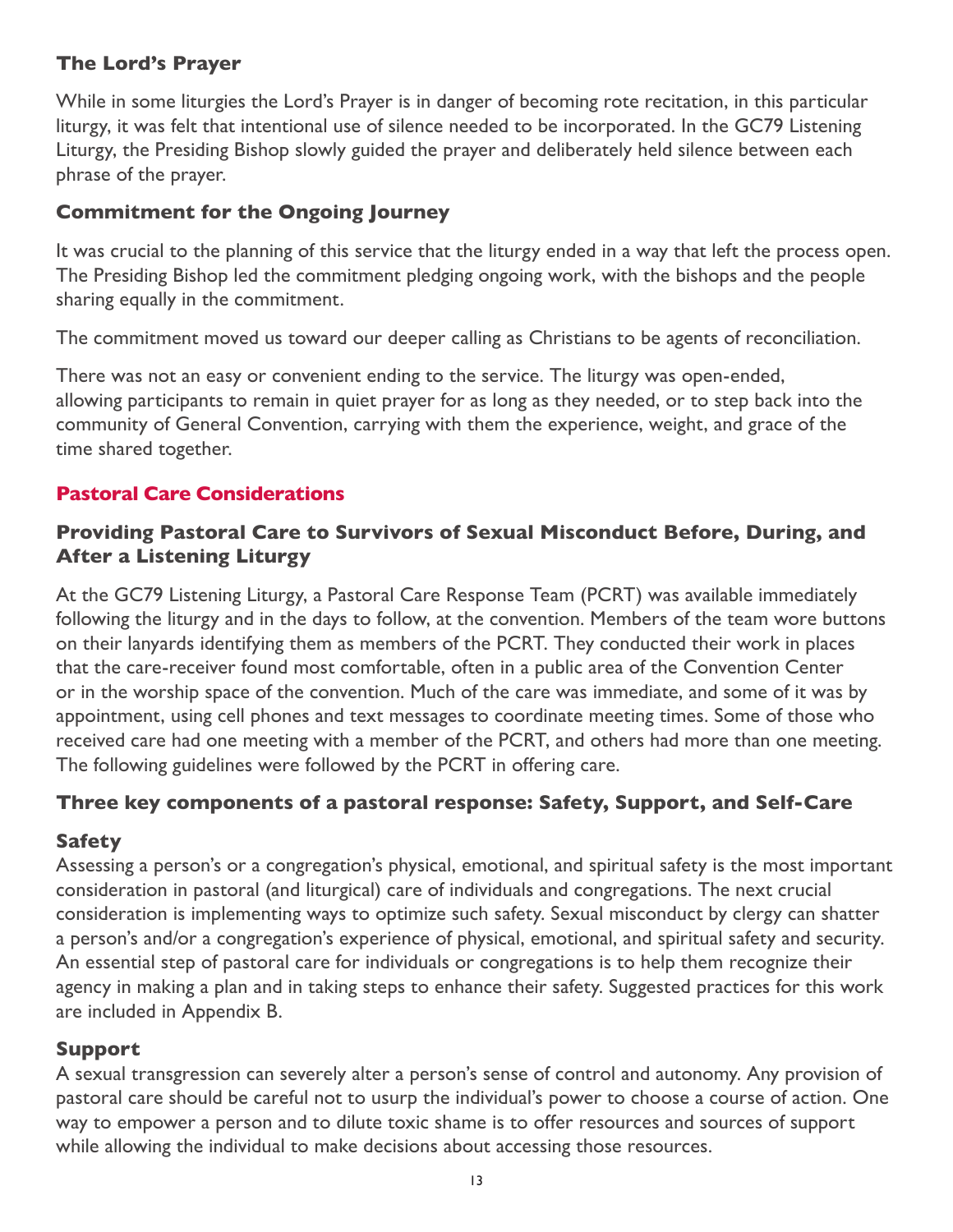Any decision to pursue criminal charges or file a Title IV disciplinary action must be made by the individual. No representative of The Episcopal Church should force or discourage an individual from pressing criminal charges subsequent to a sexual assault or reporting to a Title IV Intake Officer. Telling a person that it is necessary to press immediate charges can leave the person feeling forced to take action that the person may not be ready to take, yet. Mandated reporters, as defined by secular law and Title IV, should share this obligation at the outset of offering pastoral care so that there is no betrayal of perceived confidences.

#### **Self-Care**

The experience of being victimized by a trusted clergyperson can be highly disruptive to the person's sense of self, frame of reference for reality (especially reality in the Church), and sense of how the world is supposed to work. Shame about the event can intensify this disruption and can affect the one who has been victimized, resulting in the doubting of oneself as well as the degrading of oneself. The most powerful antidote to the toxin of shame is compassion – compassion from others and from oneself. Encouraging consistent, compassionate self-care is a fundamental act of providing pastoral care. Compassionate self-care honors the person's soul and body, and it may be an unfamiliar concept for many people. See Appendix B for practical information that addresses multiple aspects of selfcare, including daily routines, sleep, and phrases to avoid as they may be a trigger related to trauma.

*Gracious God, we pray for your holy catholic church. Fill it with all truth, in all truth and will all peace. Where it is corrupt, purify it; where it is in error, direct it; where in any thing it is amiss, reform it. Where it is right, strengthen it; where it is in want, provide for it; where it is divided, reunite it; for the sake of Jesus Christ Your Son our Savior. Amen.* Prayer for the Church (#7, Book of Common Prayer, p. 816)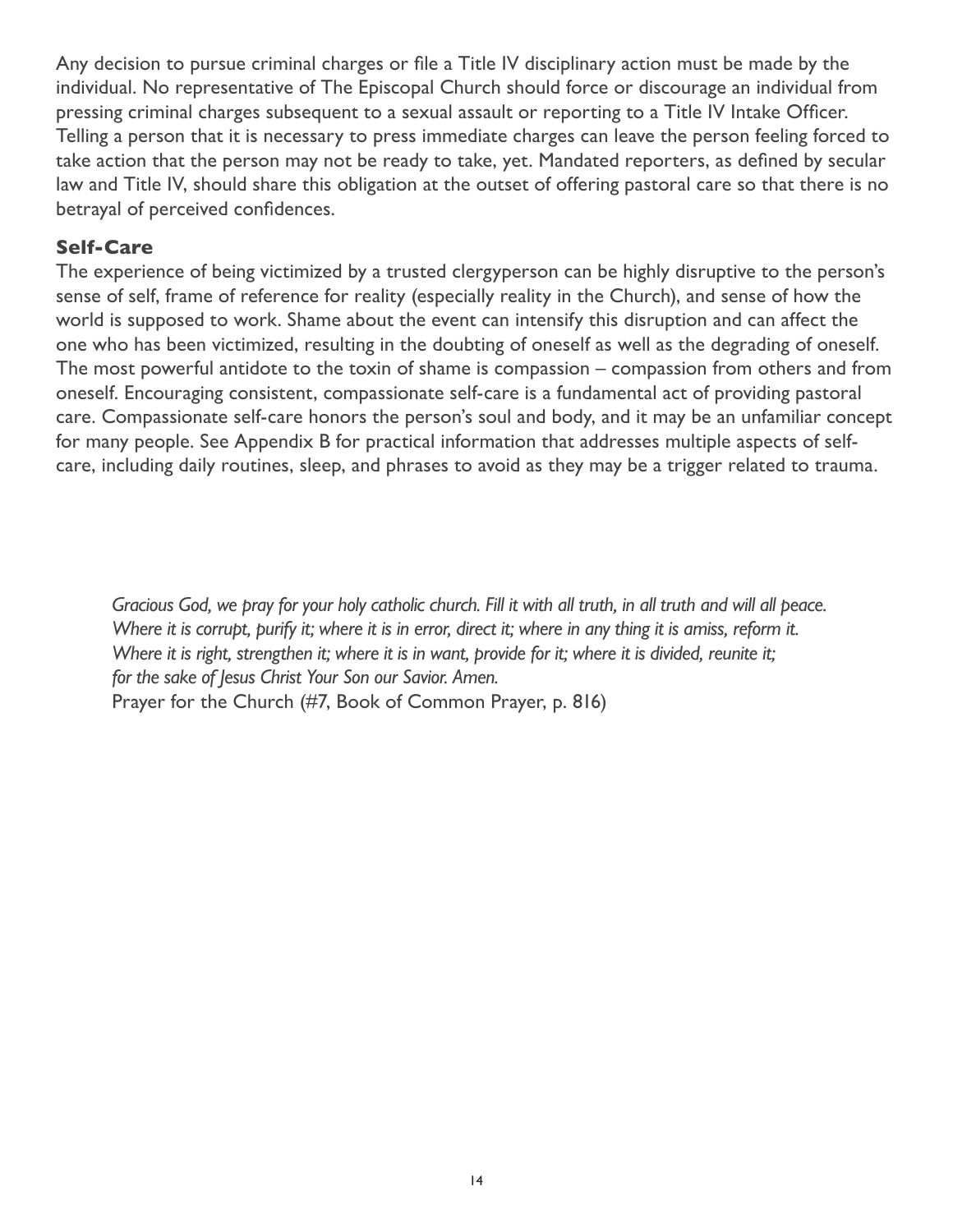#### **APPENDIX A: GC79 LISTENING LITURGY TEXT**

*Let us be fully present to the movement of the Spirit, honoring this sacred space and the intentional moments of silence. Please place your devices in silent mode during the service.*

*This gathering is sensitive in nature. If you feel the need for emotional or spiritual support, please know that our Pastoral Response Team is available for individual conversations.*

# **Out of the depths let our cries come to you Let those with ears, hear…**

#### **Gathering Music**

Solo I Love the Lord

I love the Lord He heard my cry And pitied every groan Long as I live And troubles rise I hasten to his throne

Amo al Señor Me escuchó Tuvo compasión de mi gemir Mientras yo viva Y venga el mal A su trono yo correré

Words & Music: Richard Smallwood *(from Psalm 116)* Translation: Sandra Montes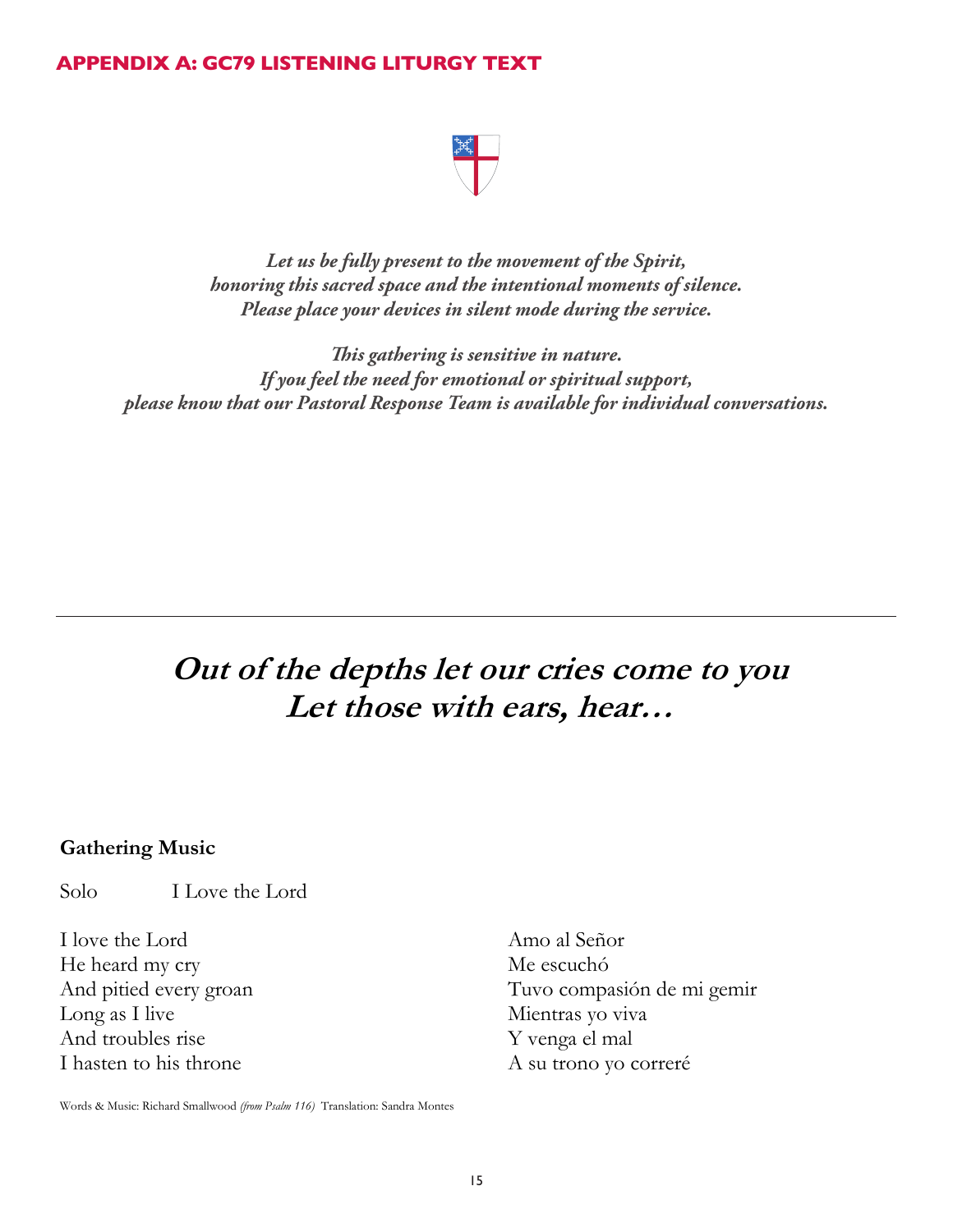*The soloists sing stanzas 1*  $\circledcirc$  *2; all are invited to sing stanzas 3*  $\circledcirc$  *4.* 



Words: Adam Tice, Spanish Translation: Sandra Montes Music: Sally Ann Morris Reprinted by permission, OneLicense #721121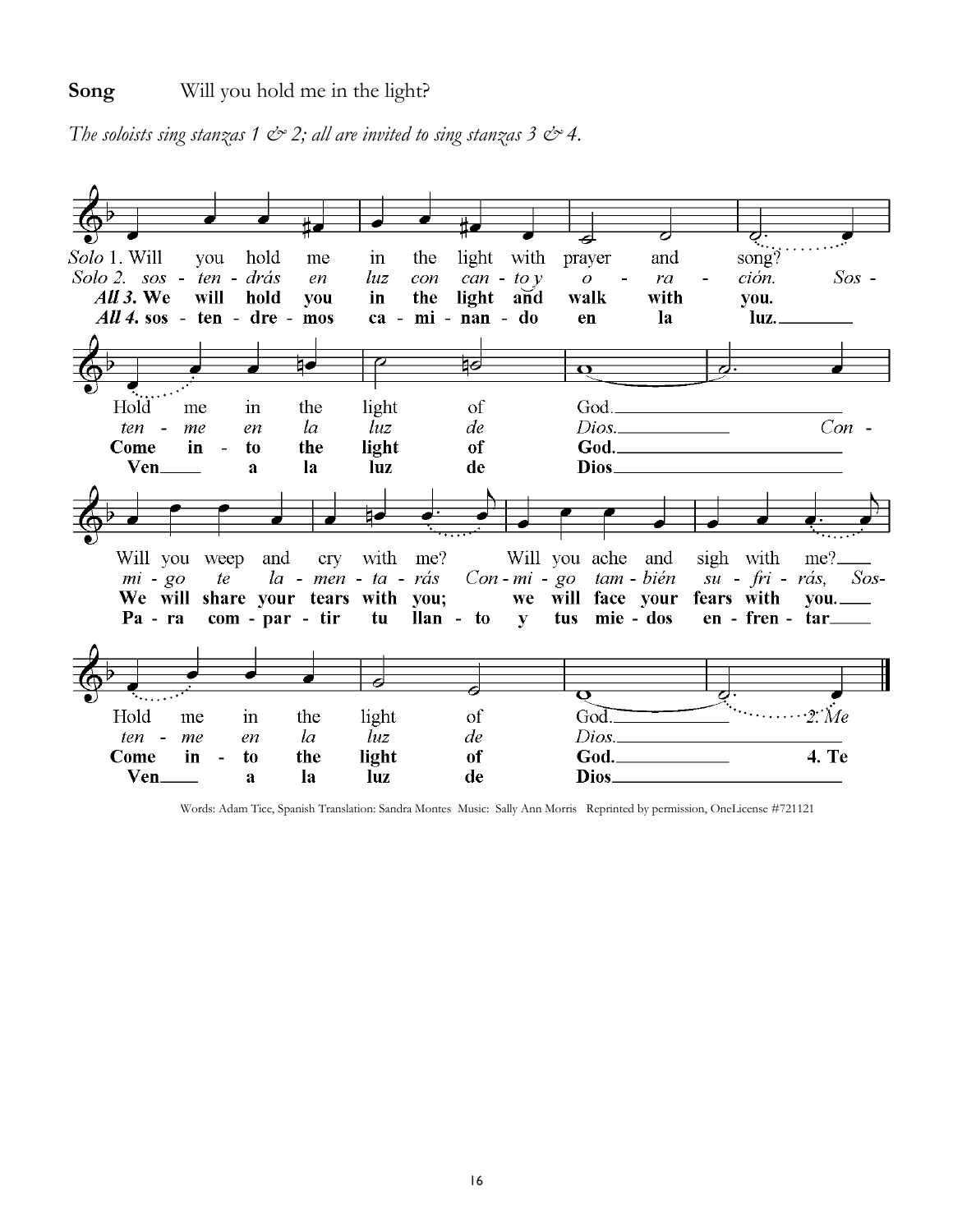

Jacques Berthier, Les Presses de Taizé Reprinted by permission, OneLicense A721121 Translation: Sandra Montes



# **Words of Invitation from the Presiding Bishop**

Dear People of God,

The Church is the community of baptized followers of Jesus and his way. As such we have been called to embody and bear witness to that way and those teachings.

The Church community is therefore called to be a sanctuary where all are safe and honored as beloved children of God.

Tonight, we acknowledge the Church has failed her people. Bishops have failed members of the Church. Priests, deacons, laity, all members of the Church have failed our vows. Some have committed offenses against another, some have denied or covered up those offenses, some have silently observed and done nothing. We have sinned against God and one another. Bishops, as successors to the apostles, hold a particular responsibility for acknowledging our past and ensuring that the Church moves forward in a direction that is a witness to our loving, liberating, life-giving God. This evening we continue the work that has already started by offering a public witness, a time of lament and confession, and a commitment to move forward as the Body of Christ in covenant with one another.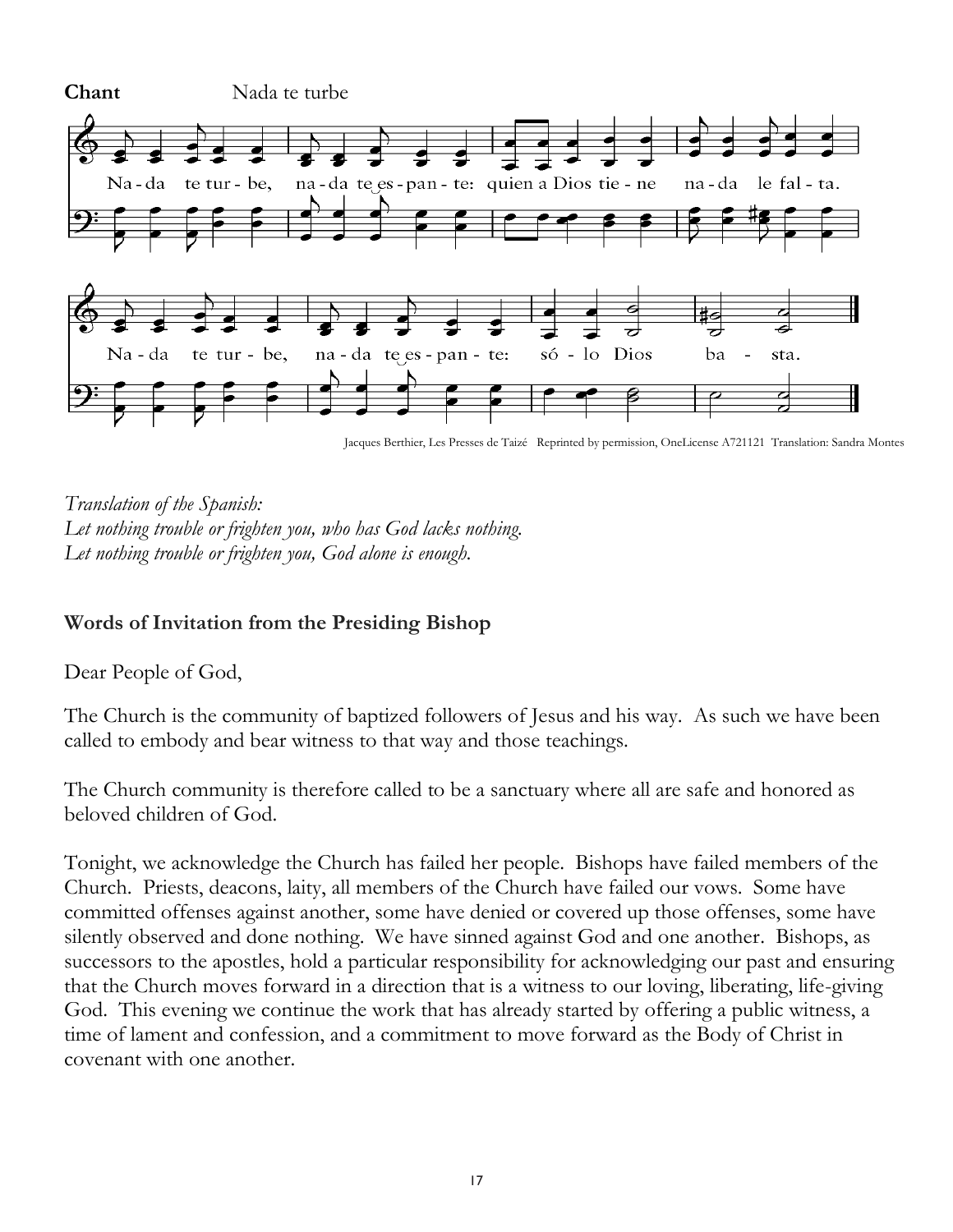Jesus said "As the Father has loved me, so have I loved you. Now remain in my love. If you keep my commands, you will remain in my love, just as I have kept my Father's commands and remain in his love."

I invite all of us into a time to listen with the ear of the heart. Let us offer this space as a sacred container for stories that are about abuse which should never have been.

There is pain in these stories, there is courage in the people who have offered them. Let us honor that courage and vulnerability and pain by our presence and commitment to this work.

We will not get this work perfect, we never will, but we can and do commit to striving at all times to live fully into our vows, our baptismal vows and our ordination vows, and when we fail, to hold one another accountable, to work for justice, and to work for reconciliation with God and one another. This is the work of the Church. This is the work of all God's people. This is the work we are called to by our loving, liberating, life-giving God.



Jacques Berthier, Les Presses de Taizé Reprinted by permission, OneLicense A721121 Translation: Sandra Montes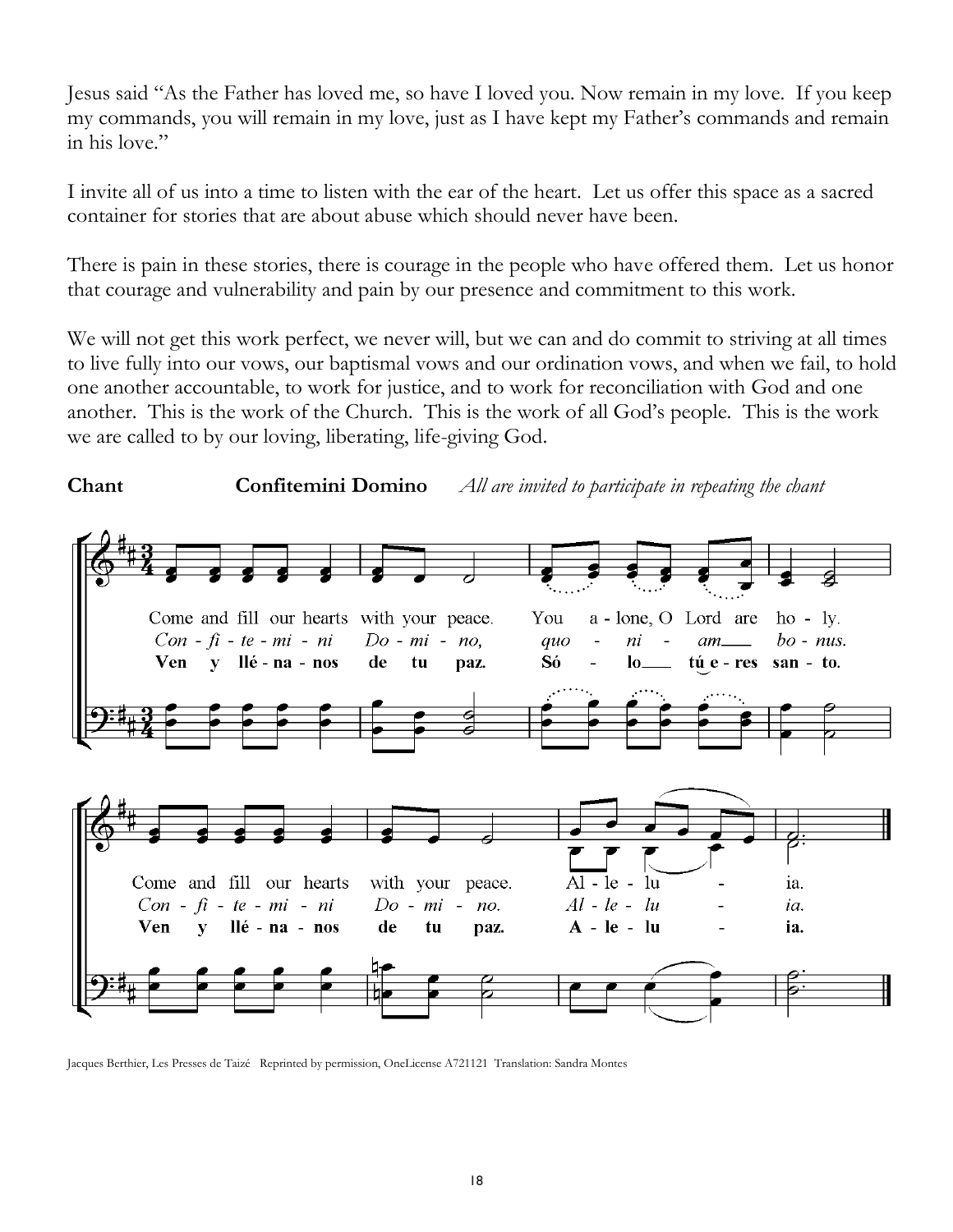#### **Psalm 51** *Miserere mei, Deus Said in unison, quietly and slowly*

- 1 Have mercy on me, O God, according to your loving-kindness; \* in your great compassion blot out my offenses.
- 2 Wash me through and through from my wickedness \* and cleanse me from my sin.
- 3 For I know my transgressions, \* and my sin is ever before me.
- 4 Against you only have I sinned \* and done what is evil in your sight.
- 5 And so you are justified when you speak  $*$ and upright in your judgment.
- 6 Indeed, I have been wicked from my birth, \* a sinner from my mother's womb.
- 7 For behold, you look for truth deep within me, \* and will make me understand wisdom secretly.
- 8 Purge me from my sin, and I shall be pure; \* wash me, and I shall be clean indeed.
- 9 Make me hear of joy and gladness, \* that the body you have broken may rejoice.
- 10 Hide your face from my sins \* and blot out all my iniquities.
- 11 Create in me a clean heart, O God, \* and renew a right spirit within me.
- 12 Cast me not away from your presence \* and take not your holy Spirit from me.
- 13 Give me the joy of your saving help again \* and sustain me with your bountiful Spirit.
- 14 I shall teach your ways to the wicked,  $*$ and sinners shall return to you.
- 15 Deliver me from death, O God, \* and my tongue shall sing of your righteousness, O God of my salvation.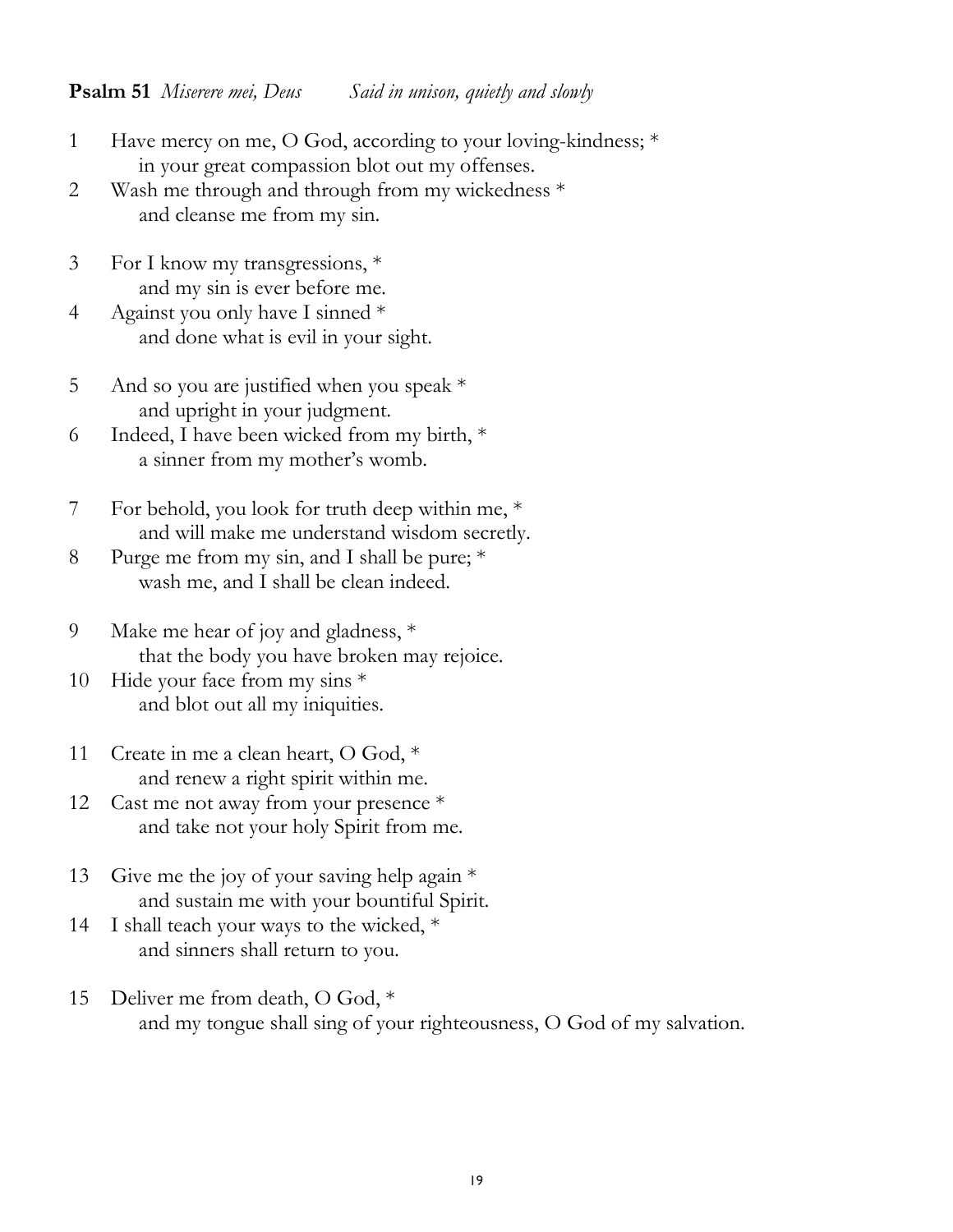# **A Litany of Lament**

*Bishops will stand as they are able and will say in unison the first six lamentations, after which time, the congregation will join in the leading of the remaining lamentations.* 

| Leader         | We lament and confess to you                                     |
|----------------|------------------------------------------------------------------|
| <b>Bishops</b> | We lament and confess to you                                     |
|                | our sinful complicity with the evil actions                      |
|                | of sexual harassment, exploitation, and abuse within our Church. |
| All            | Christ have mercy.                                               |
| Leader         | We lament and confess to you                                     |
| <b>Bishops</b> | We lament and confess to you                                     |
|                | our negligence in nurturing and safeguarding the sanctity        |
|                | of pastoral relationships and activities                         |
|                | throughout our dioceses.                                         |
| People         | Christ have mercy.                                               |
| Leader         | We lament and confess to you                                     |
| <b>Bishops</b> | We lament and confess to you                                     |
|                | our dismissive behaviors and neglect                             |
|                | in following up on concerns brought to our attention.            |
| People         | Christ have mercy.                                               |
| Leader         | We lament and confess to you                                     |
| <b>Bishops</b> | We lament and confess to you                                     |
|                | our infidelity in upholding our vows                             |
|                | to defend those who are vulnerable                               |
|                | and to be faithful pastors to those whose lives                  |
|                | have been shattered by sexual violence.                          |
| People         | Christ have mercy.                                               |
| Leader         | We lament and confess to you                                     |
| <b>Bishops</b> | We lament and confess to you                                     |
|                | our hypocrisy in proclaiming Christ as Lord of our lives         |
|                | while allowing collegial regard and collusion                    |
|                | to rule our decisions and actions.                               |
| People         | Christ have mercy.                                               |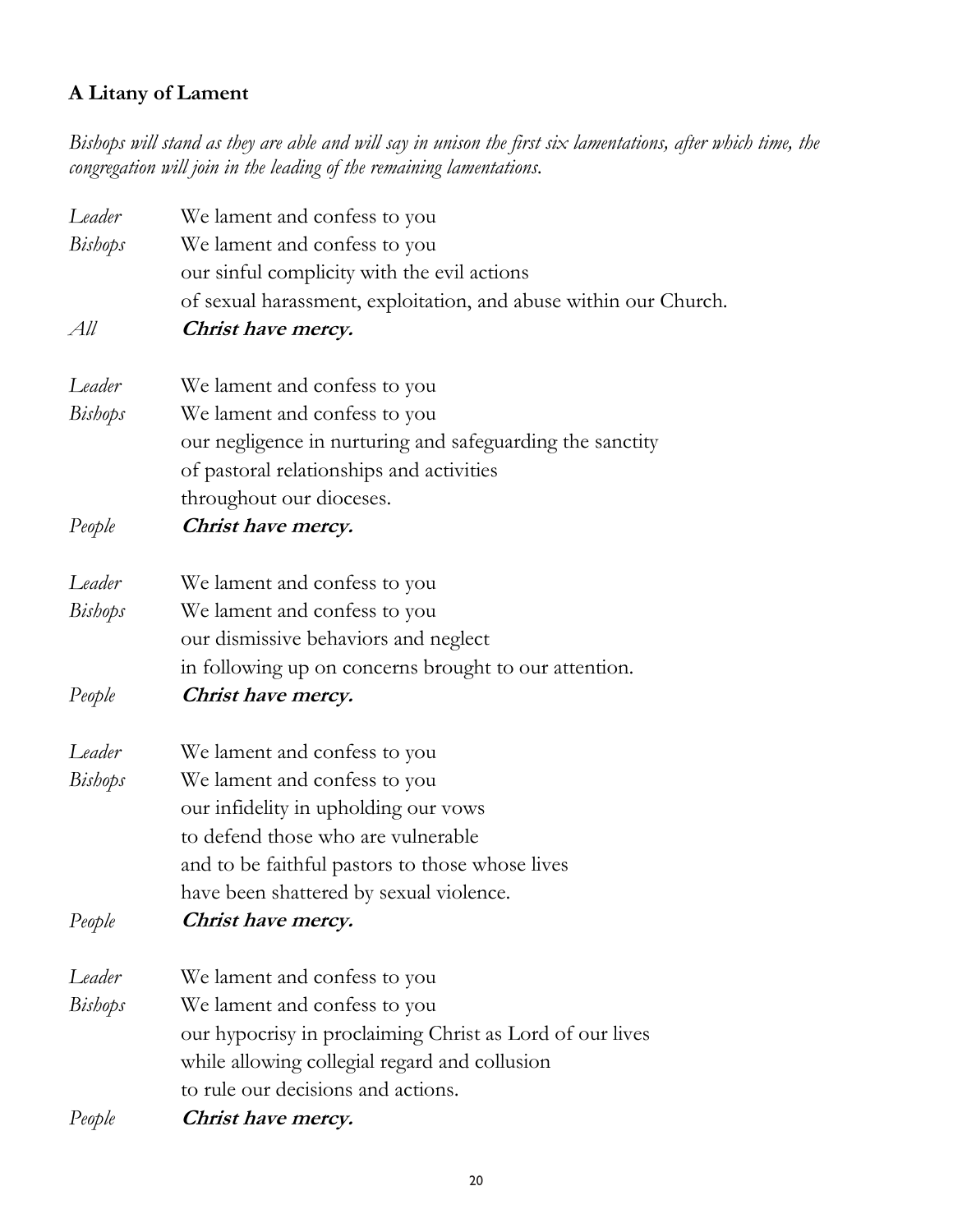| Leader<br><b>Bishops</b><br>People | We lament and confess to you<br>We lament and confess to you<br>Our misuse of authority to justify unjust actions of fellow bishops<br>as well as clergy and laity whom we serve<br>rather than using our authority<br>to invoke our prophetic voice to stir their conscience<br>and challenge their complacency.<br>Christ have mercy. |
|------------------------------------|-----------------------------------------------------------------------------------------------------------------------------------------------------------------------------------------------------------------------------------------------------------------------------------------------------------------------------------------|
| Leader<br>People                   | We lament and confess to you<br>We lament and confess to you<br>our arrogance in insisting that our claims to being right<br>outweigh our willingness to build honest relationships<br>in which we name how we contribute to the injustices<br>within our dioceses and the larger church.<br>Christ have mercy.                         |
| Leader<br>People                   | We lament and confess to you<br>We lament and confess to you<br>our mindless endorsement of our institution's status quo<br>evidenced by our apathy concerning economic equity<br>for all women who work in our dioceses.<br>Christ have mercy.                                                                                         |
| Leader<br>People                   | We lament and confess to you<br>We lament and confess to you<br>our sins of omission and commission<br>in dealing with sexual harassment, exploitation and abuse<br>in our dioceses and in the larger Church,<br>and our failure to honor the indwelling,<br>God-given dignity of those entrusted to our care.<br>Christ have mercy.    |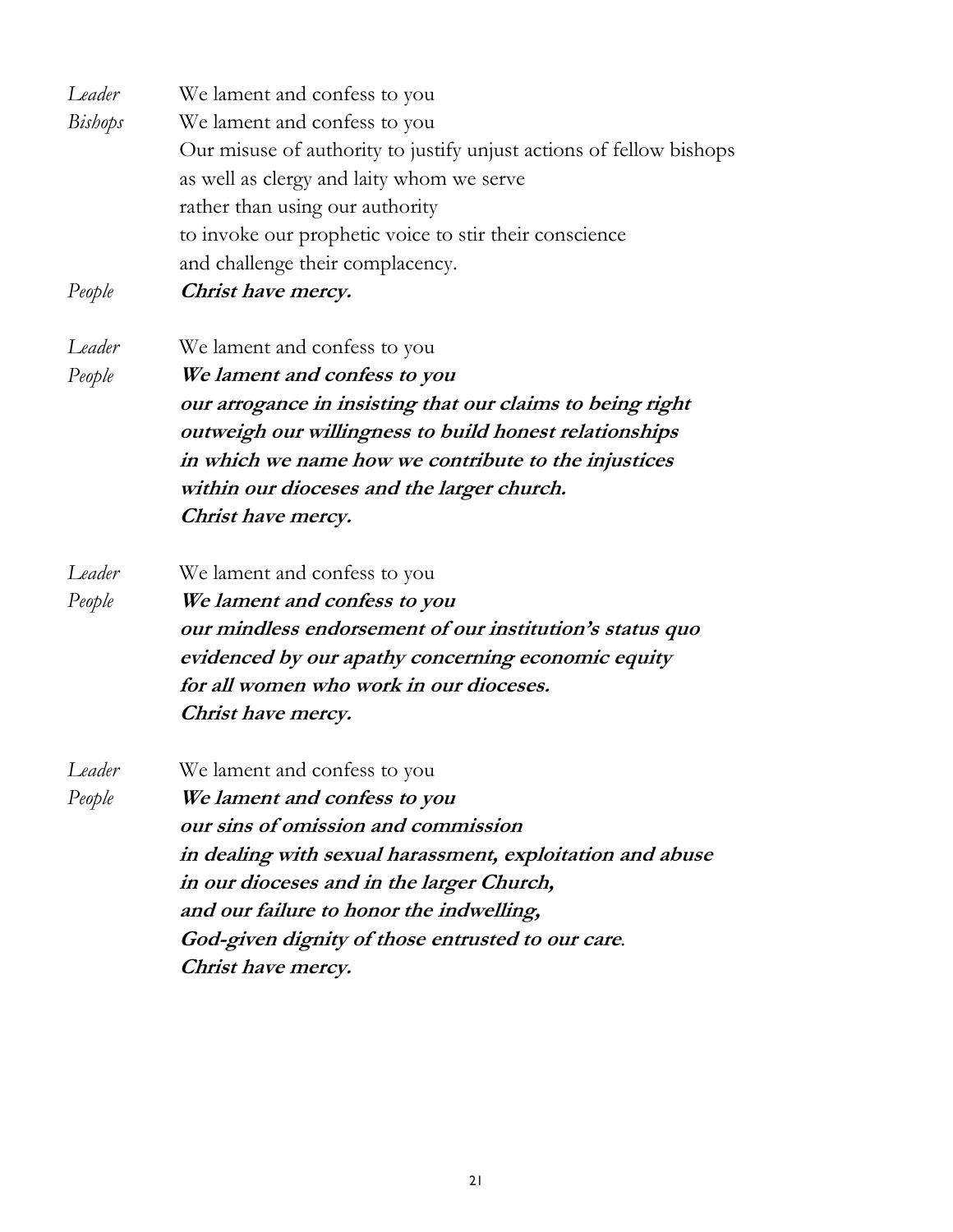# *The officiant concludes the Litany with the following collect*

Loving and Merciful God, accept our lament and repentance, pour your grace upon those who suffer from the consequences of sin, and guide our footsteps upon the path of your grace and forgiveness; this we ask in the name of Jesus Christ, our Maker, Defender, Redeemer, and Friend. **Amen**.

#### *All are seated.*

*Let us listen with the ear of the heart. Reflections will be offered following a period of silence, after which time we sing the Kyrie three times.* 



*A moment of silence is observed.*

*All stand, as able, to recommit to this process of healing.* 

# **The Lord's Prayer**

Our Father, who art in heaven Hallowed be thy name. *(Pause)*

Thy kingdom come, thy will be done, On earth as it is in heaven. *(Pause)*

Give us this day our daily bread. And forgive us our trespasses, As we forgive those who trespass against us. *(Pause)*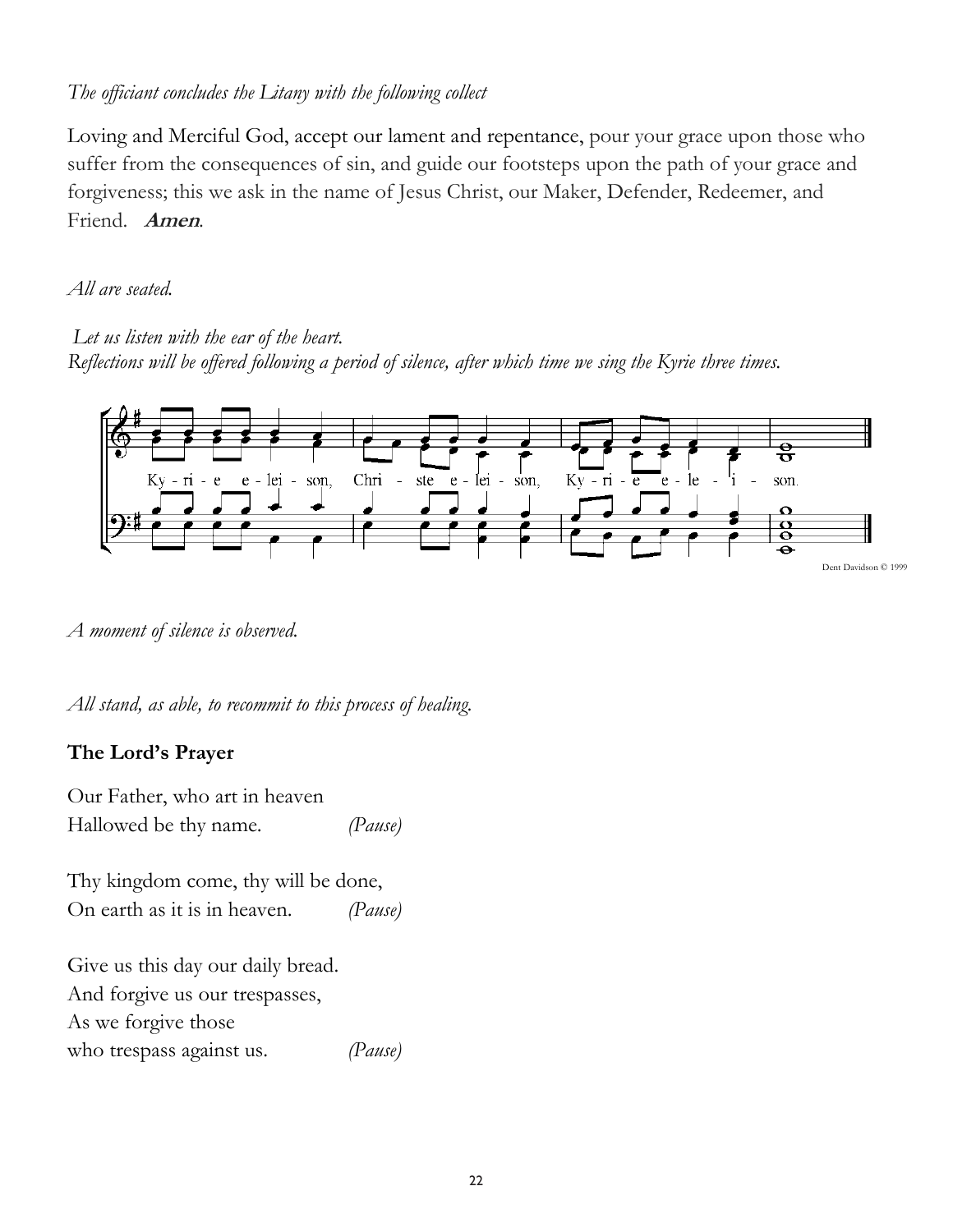And lead us not into temptation But deliver us from evil. *(Pause)*

For thine is the kingdom, and the power, and the glory For ever and ever. Amen. *(Pause)*

#### **Commitment for the on-going journey**

| Presiding Bishop | Let us commit to the work ahead of us.      |
|------------------|---------------------------------------------|
| <b>Bishops</b>   | Our call is to work that has already begun. |
| People           | Our ongoing call is to work together.       |
| <b>Bishops</b>   | We commit to listening for understanding.   |
| People           | We commit to speaking the truth in love.    |
| <b>Bishops</b>   | We will respect the dignity of all.         |
| People           | We will strive for justice and peace.       |
| <b>Bishops</b>   | Healing and reconciliation is our calling.  |
| People           | It is the calling of one and of all.        |
| <b>Bishops</b>   | We will continue this journey.              |
| People           | We will continue this journey together.     |

*You are invited to remain for quiet prayer and chanting, or to depart in silence.*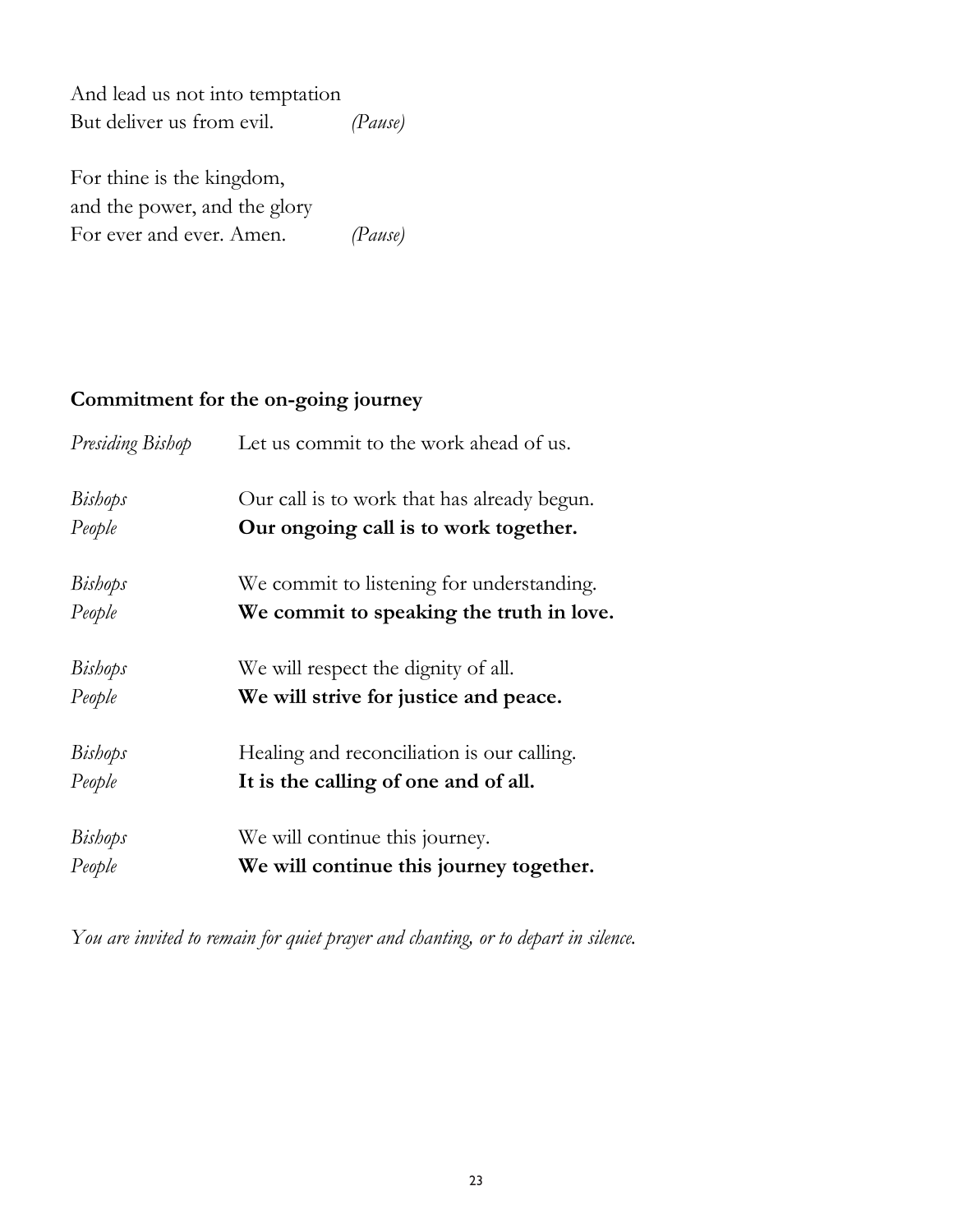# **APPENDIX B: PASTORAL CARE OF THE VICTIM/SURVIVOR**

If you do not have expertise in pastoral psychology or counseling:

- Let the survivor know you feel privileged by her or his trust in sharing the story,
- Express your intention that the person receive the best possible care, and
- Encourage the person to seek ongoing counseling with a licensed clinician.

Encouraging someone to pursue counseling will require you to compile a list of clinicians whose work and reputation you know, or who comes highly recommended by trusted others in your network. You can ask the person if she or he would like to follow up with you subsequent to meeting with the clinician, as a check-in. This can ensure continuity of care, and it can communicate that you are not trying to "dump" the person.

#### **Three key components of a pastoral response: Safety, Support, and Self-Care**

In the initial conversation, consider these pertinent issues.

#### **Safety**

- Ask the individual how safe she or he currently feels at home, at work, at worship services.
- Brainstorm options for increasing the individual's sense of safety in the physical environment

For instance, if the person who's been victimized and the perpetrator share a workspace and the perpetrator has not yet been removed, what arrangements can be made to optimize the survivor's sense of safety? Might the survivor consider asking trusted colleagues to remain nearby during the workday and to accompany her or him in any interaction with the perpetrator, so that the person is not put in a situation of being alone with the perpetrator, including during phone interactions? This may require rearranging schedules and meetings. Restoring or repairing the individual's sense of safety is paramount!

Ask the individual if she or he has been able to share with trusted others what is happening.

Sometimes, because of the insidious nature of shame, those who have been victimized will keep silent about what is happening. While it's absolutely essential to honor the choices one might make regarding support, it is also important to encourage the person to reach out to trusted others and to connect with those with whom she or he feels close and safe.

• A helpful question is, "Let's say you did reach out to so-and-so. What would be helpful for you to hear from that person?" or "How would you like that person to respond?"

This question invites the individual to consider what support or help may look like, what forms/ actions it might take. And the individual might then be able to articulate to loved ones what would be helpful, at least for now. Often, those struggling and those who love them are unable to tell the other what they need. Loved ones can feel at a complete loss for what to do or what to say. Sometimes, it can be reassuring for the one who's been victimized to hear that it's OK to ask for company and to have others present without disclosing everything all at once or anything at all: "I really need you to be beside me, sit with me because a lot is happening, but I'm not yet ready to go into all of it."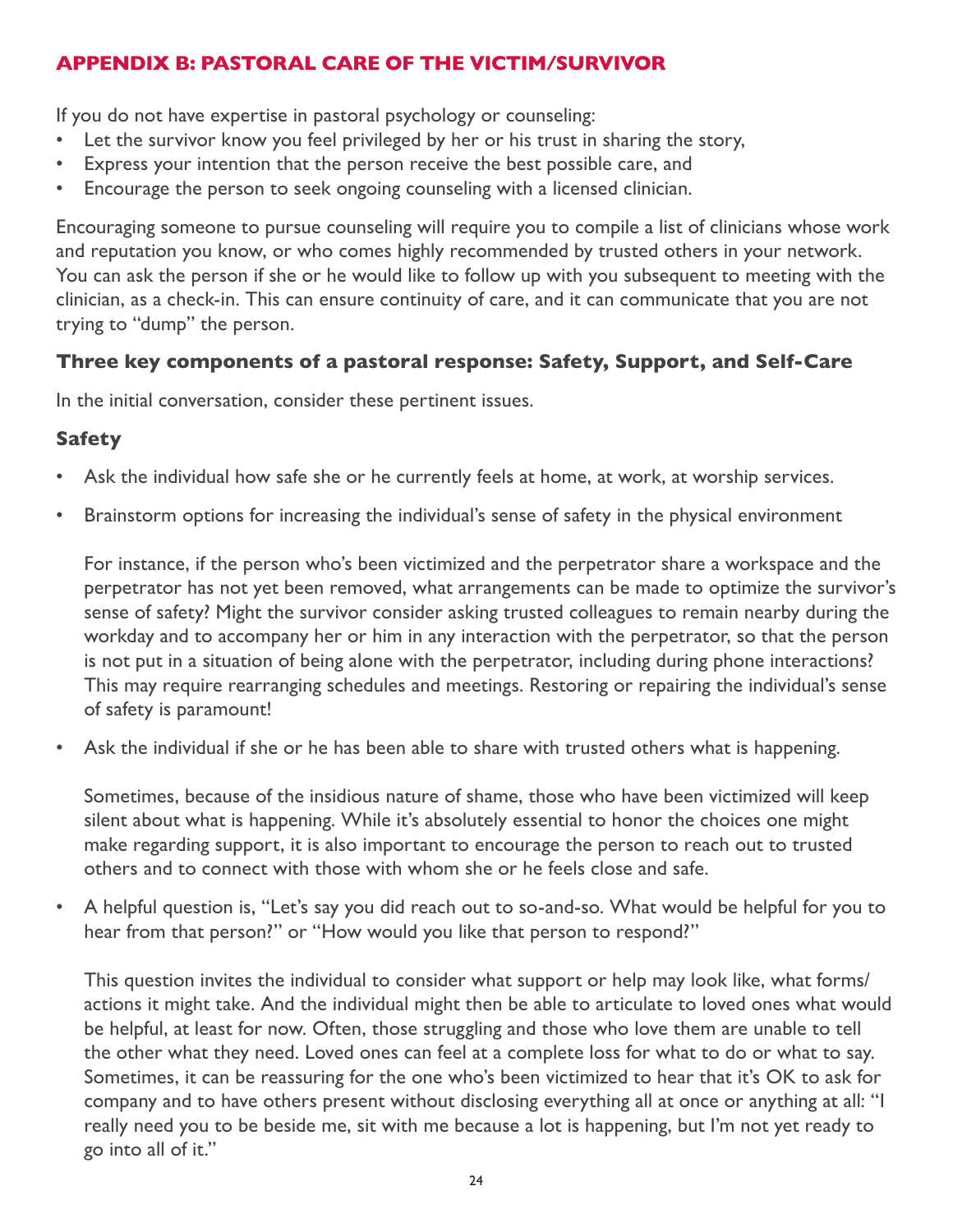- It can also be helpful if the provider of pastoral care offers, "Would it help if I were with you when you first told so-and-so?"
- Ask the individual if the stress of the situation is prompting her or him to consider suicide as well as vengeance or retaliation.

If the individual has a plan to end her or his life and the means to carry out the plan along with serious consideration of following through, then this person is at risk for dangerous behavior. Immediate collaboration with an experienced mental health clinician is essential.

#### **Sources of Support**

Provide the following information:

- Have a flyer ready with resources like National Sexual Assault Hotline (1-800-656-4673) and the National Sexual Violence Resource Center (**[www.nsvrc.org/find-help](https://www.nsvrc.org/find-help)**).
- Have the individual identify one or two "go-to" people whom she or he might call for emotional, social, or spiritual support.
- It may even be helpful to have links to websites that explain in simple terms the impact of traumatic events on the body and brain. If you choose this option, it will be necessary to update this list, as information is expanding. Go to reputable sites such as the American Psychological Association.

Let the person know what her or his options are. For instance, provide information about:

- Pressing criminal charges,
- Filing a Title IV complaint, or
- Doing both.

Also, let the person know that it's OK to take time to consider what, if any of these options, she or he wants to pursue.

Do not tell the person not to press criminal charges! No representative of The Episcopal Church should ever encourage or stand in the way of an individual who wants to press criminal charges subsequent to a sexual assault.

At the same time, giving the impression that it is necessary to press charges immediately can leave the person feeling forced to take action, which the person may not be ready to take, yet. Have a flyer ready with the following information:

- The Episcopal Church's Title IV website (**[www.titleiv.org](http://www.titleiv.org)**)
- The contact information for your diocese's Intake Officer, Canon to the Ordinary for Pastoral Care, and/or Coordinator of the Pastoral Care Response Team
- Hotline numbers and relevant support groups

This information can also be posted on the diocesan website. Having it easily located on the homepage of the diocese's website increases the likelihood people will consult it. Plus, having it on the homepage can evidence the importance the diocese gives to this issue.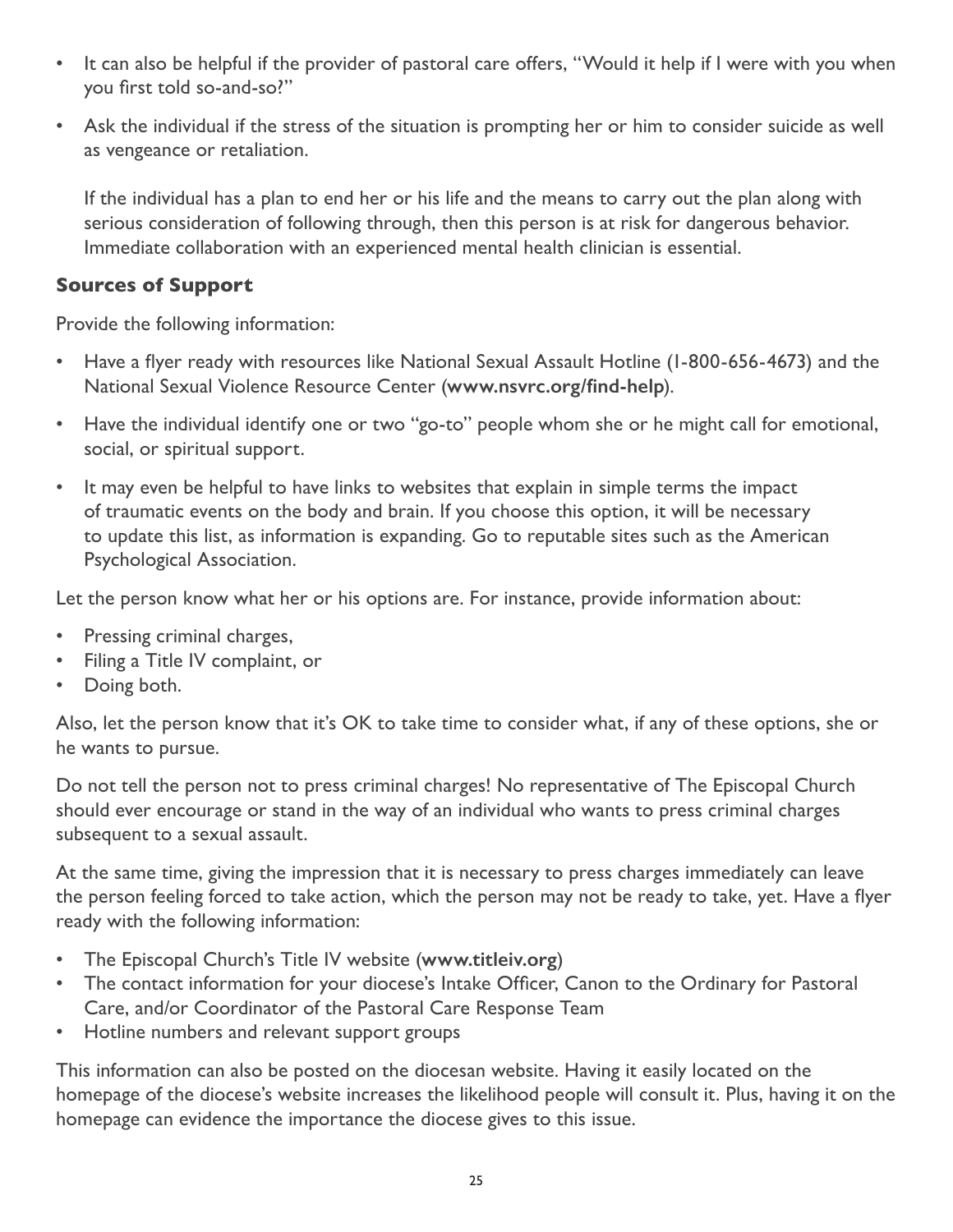#### **Self-Care**

- Ask the person what her or his go-to strategies are for coping, for self-care.
- Encourage some form of daily movement or exercise, daily healthful nutrition, minimal alcohol use, and ample rest.

Often, people are unable to sleep, especially in the time immediately following sexual transgressions/assaults. It can be very useful to normalize this and to suggest that even if the person is not sleeping, the person is resting. There are apps available that coach people through centering and calming exercises, or the person might put together a playlist of soothing music.

• You might want to avoid the word "relax" or its variants as, oftentimes, perpetrators have used this word during the assault.

Also, the individual may be unable to relax due to the ways traumatic events impact the body's nervous system. If the person has a meditative or centering prayer practice, encouraging the person to engage this practice is key. But realize that sometimes, again, due to shame and a host of other conflicting inner reactions, people will say they can't engage spiritual practices; for others, engaging the spiritual practices may be associated with the perpetrator. Encourage the person to engage in one self-care activity a day.

• If the person can't come up with any self-care activity to engage in, ask the person to consider how she or he would show kindness to a dear friend.

Encourage the person to keep her or his daily routine. Routines provide predictability, and the activities of the routine can be potent counterbalances to the sense of helplessness and loss of control. Each day, keeping one's routine and choosing to do what one can do are powerful ways to defy the traumatic event. And doing what one can do each day that honors one's body and soul is a way to resist shame, isolation, and inertia.

Often, encouraging the daily basics, such as those listed here, is a helpful pastoral care strategy:

- Every day, do something/engage in an activity that provides a sense of constructive control.
- Every day, do something/engage in an activity that is satisfying, meaningful, pleasurable.
- Every day, watch/monitor what you are thinking and what your self-talk commentary is because what we tell ourselves impacts our sense of well-being.
- Every day, look for one thing for which to be thankful.

These strategies may be helpful to any and all of us who are engaged in the work of helping to heal our corner of the world.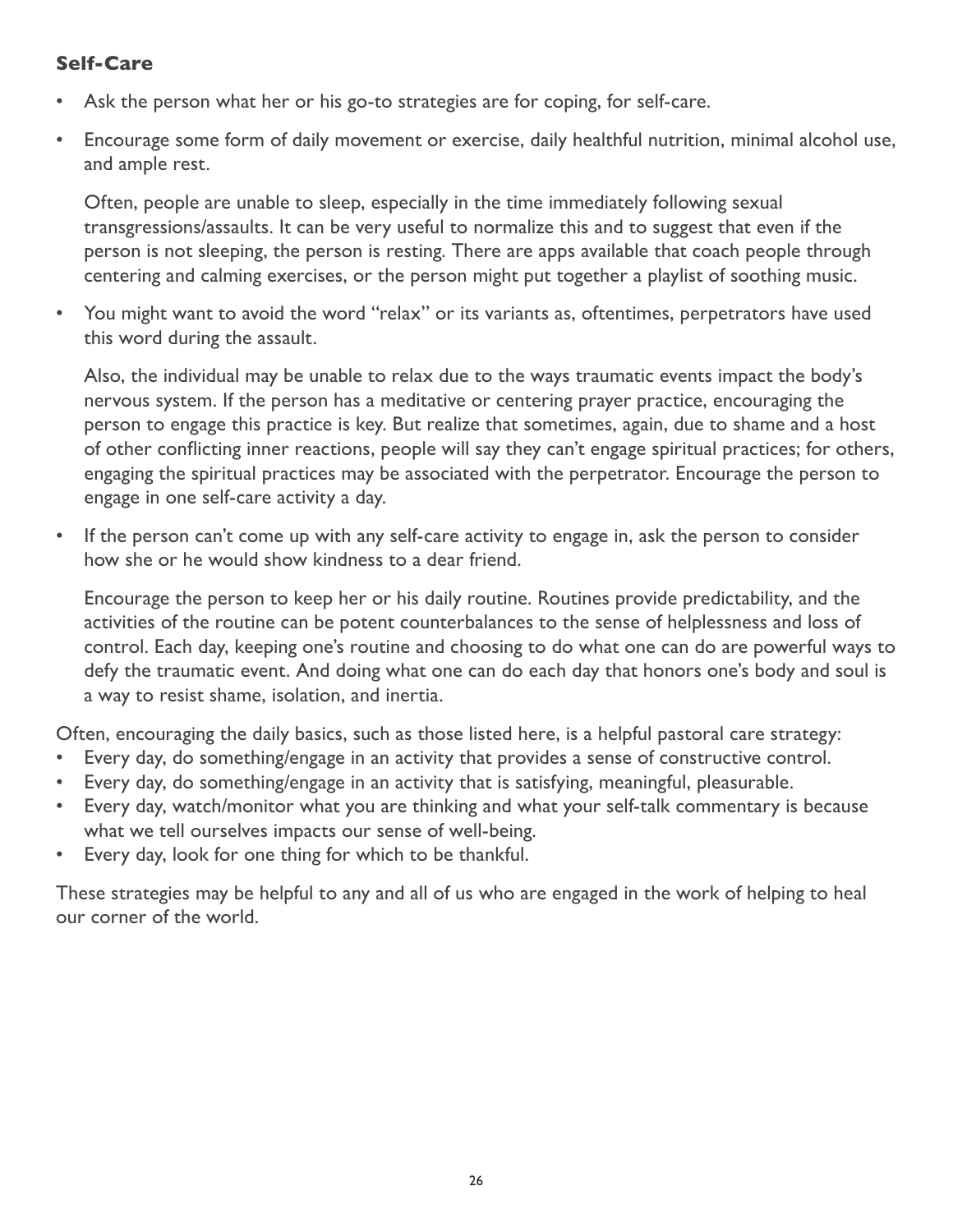# **APPENDIX C: THE RATIONALE FOR FORMING DIOCESAN PASTORAL CARE RESPONSE TEAMS**

#### **The Need for a Diocesan Pastoral Care Response Team**

In the wake of clergy sexual misconduct, prompt logistical and practical response is needed. In every diocese, immediate and sustained pastoral response helps to reduce anxiety and begins the healing process within the congregation. This immediate support also strengthens the relationship among a congregation, the diocese, and its bishop. The work of a Pastoral Care Response Team (PCRT) is to offer timely care by a team that trained, prepared, and formed before a traumatic event occurs.

#### **The Role of a Diocesan Pastoral Care Response Team**

A PCRT provides spiritual and emotional support to all parties who are impacted by the allegation of clergy sexual misconduct, including the vestry, the wardens of the congregation, family members of those directly involved, and the Complainant and Respondent themselves. The role of the PCRT is distinct from the role of the Title IV Advisors who provide guidance regarding procedural matters to the Complainant and the Respondent.

#### **Care of Victim/Survivor**

Providing pastoral care to people who have experienced any kind of sexual misconduct by clergy requires training, skilled intention, and expertise.

The primary focus of the initial conversation is to create a safe space for the individual to talk about what's happened. This is not a time to collect facts or to try to defend the clergy or to move the person toward forgiveness. For some people, exploring how the experience is impacting daily life can help promote the beginning of healing. Additional information regarding the care of a victim/survivor, including questions to ask and to refrain from asking, can be found in Appendix B.

Throughout their lives, congregations and their clergy may experience various kinds of distress, which can result in significant interpersonal and systemic turmoil. For instance, an acute trauma, such as a member dying from homicide or suicide, an unexpected clergy death, or clergy sexual misconduct, all register as life-altering events for congregations. A diocesan Pastoral Care Response Team (PCRT) is essential for processing and healing from these traumatic events. This work cannot be done by a bishop alone. A well-trained, multidisciplinary PCRT has a tremendous impact on the overall health of a diocese.

In any Title IV proceeding, a Pastoral Care Response Team is the means by which the bishop provides pastoral and emotional support to all those "involved or affected," while the Discipline Board does its work on a parallel track. Even when Title IV proceedings are implemented with great diligence, involved parties often come away experiencing that they have not been heard nor understood. This experience may interfere tremendously with individuals' and congregations' movement toward healing.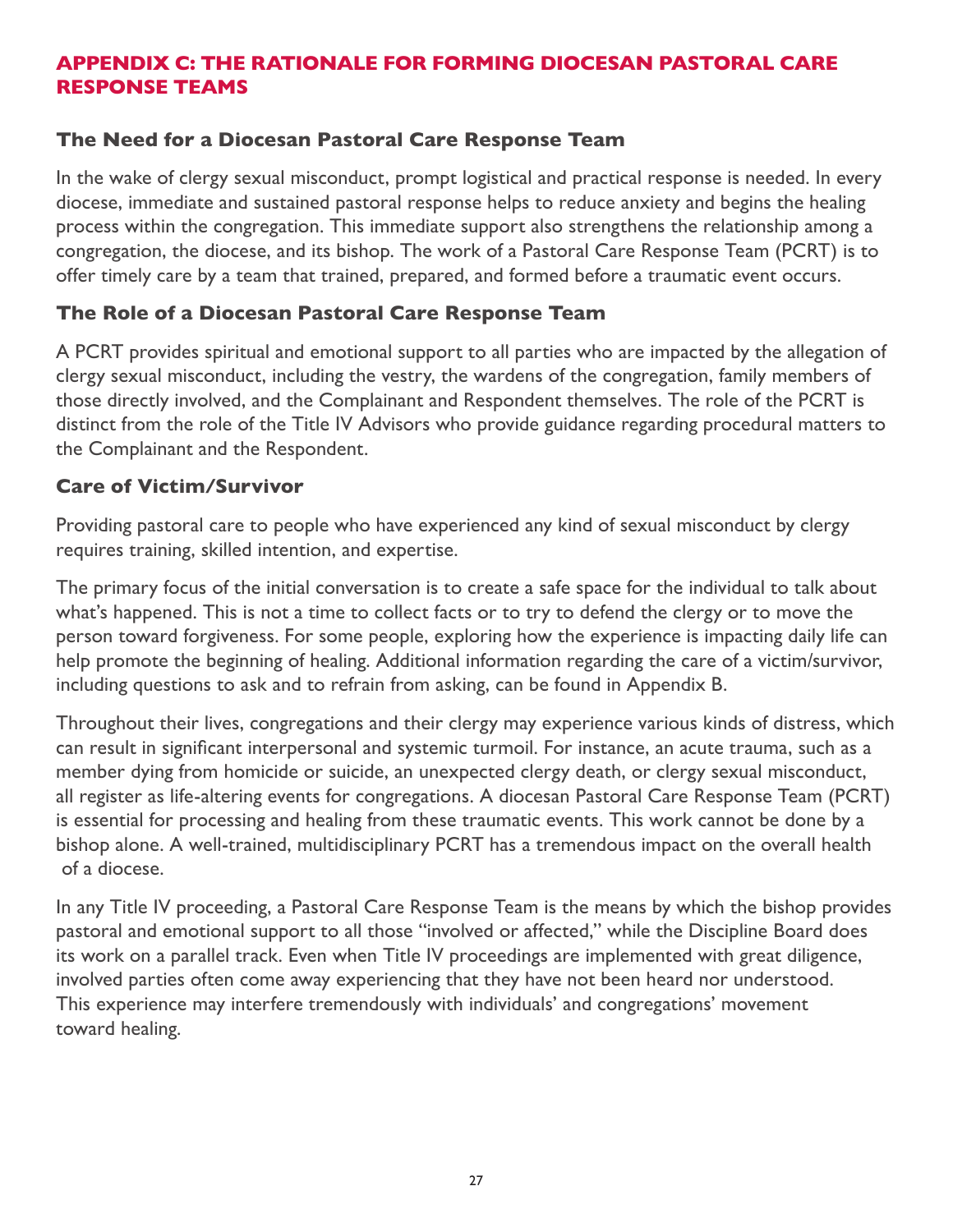# **Composition of Pastoral Care Response Teams**

The PCRT operates as an extension of the bishop's pastoral care for the diocese. The team must be multidisciplinary, including skilled mental health professionals, clinicians, spiritual directors, priests, deacons, and laypeople with experience in systemic healing, conflict transformation, nonviolent communication, and mediation. Diagnostic expertise – particularly dual diagnosis expertise regarding the interplay between addiction and personality – is often needed but can't be outsourced. An effective PCRT is continuously working with the complex interaction of both the system's and the individual's psychological, spiritual, and emotional issues.

Because the team is a personal extension of the bishop's ministry, it is important that the bishop be involved in the creation and training of the team. A bishop's Canon to the Ordinary or other staff member who has expertise in the aforementioned skill set can be an invaluable team leader.

Cultural and linguistic competency with all languages and cultures, including deaf culture, within the diocese is recommended. Sometimes, such expertise exists within the leadership of the diocese. Where it does not, the diocese must be prepared to provide expert interpretation and translation for individuals and groups, as needed.

Developing a Pastoral Care Response Team within a diocese can ensure that an interdisciplinary team of skilled individuals is at the ready. The PCRT for the Listening Liturgy at the 2018 General Convention included licensed mental health clinicians, experienced chaplains, and diocesan staff with expertise in Title IV. The PCRT had both lay and ordained members.

# **Ongoing Development/Support of the PCRT**

Pastoral Care Response Teams should meet at scheduled intervals to take part in training, to discuss cases, and to hone their skills, as well as to build trusting, collegial relationships with each other. As noted, the bishop appoints the members of the Pastoral Care Response Team. Depending on the finances of a diocese, members of the team might receive a stipend. In dioceses whose Pastoral Care Response Team members are non-stipendiary, when these team members are providing ongoing, intensive pastoral care, the diocese ought to consider monetary reimbursement, and if that's not possible, granting additional vacation or personal development ought to be considered.

#### **Training of Pastoral Care Response Teams**

If your diocese wants to develop a Pastoral Care Response Team or wants additional training regarding specific issues, contact: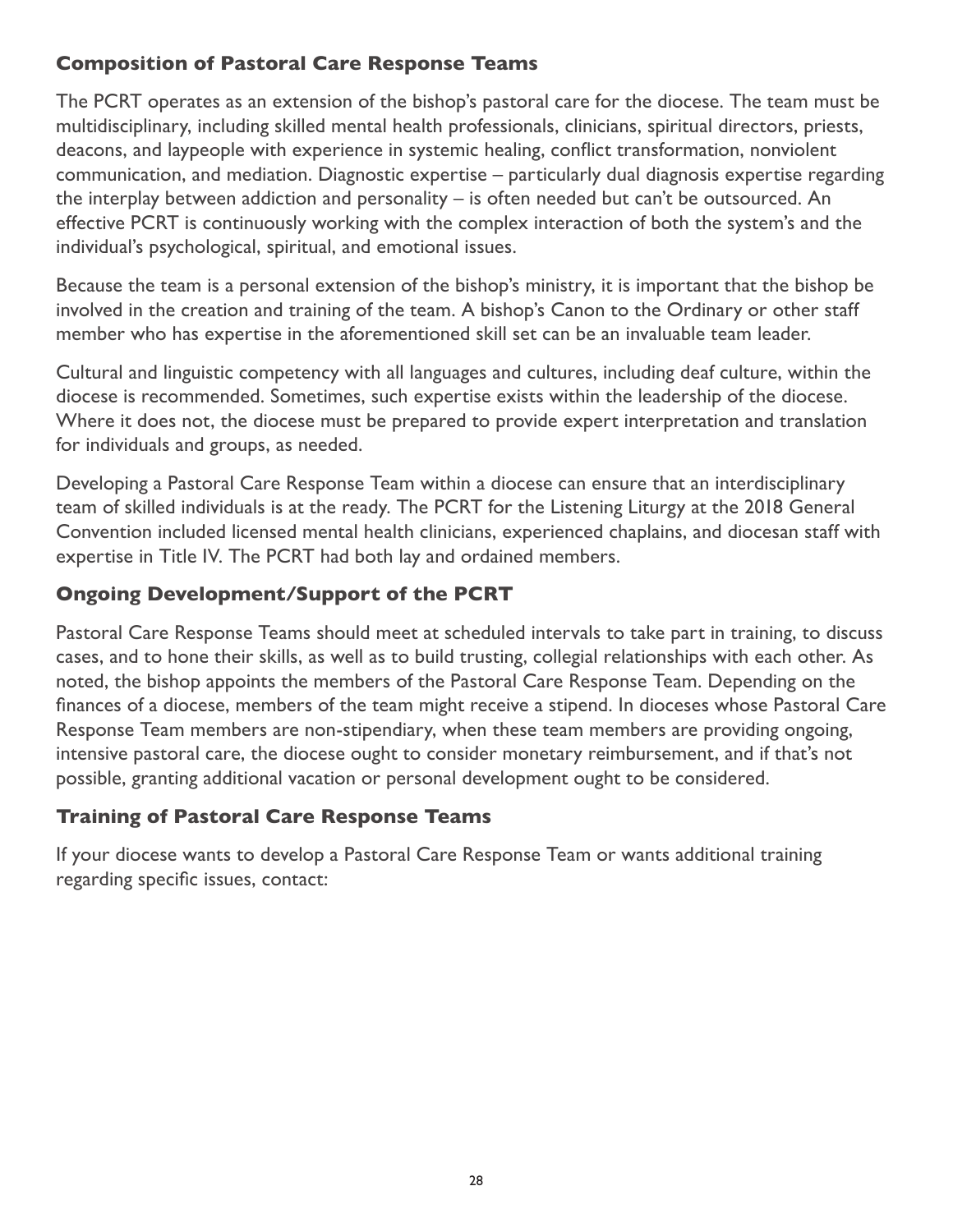#### **APPENDIX D: GLOSSARY OF TERMS**

**Intake Officer:** The person(s) designated in each diocese to receive information regarding an offense for which a priest or deacon may be held accountable under Title IV of the Constitution and Canons of The Episcopal Church, which sets out the disciplinary process for clergy. Anyone may contact an Intake Officer to report concerns. Contact information for diocesan Intake Officer(s) should be available on every diocese's website. Intake Officers to receive information regarding an offense for which a bishop may be held accountable are appointed by, and can be contacted through, the Presiding Bishop's Office of Pastoral Development (OPD).

**Listening Liturgy Leadership Team (LLLT):** The team who designed the GC79 Listening Liturgy, coordinated with Office of Pastoral Development, served on the Pastoral Reading Team, and worked to ensure pastoral care and support to all impacted in this process. The team was responsible for anticipating and caring for the spiritual, emotional, and pastoral needs of members of the Planning Team, Truth-Tellers, listeners of the stories, and those whose experiences of abuse in the Church meant they could not "hear" stories of others or be present at the Listening Liturgy without being retraumatized and yet were impacted by the fact that the Listening Liturgy occurred.

**Office of Pastoral Development (OPD):** An office of the Presiding Bishop that focuses on pastoral concerns and coordination of all Title IV matters regarding behavior of bishops. The bishop serving in OPD, currently Bishop Todd Ousley, does not serve as a Title IV Intake Officer.

**Pastoral Care Response Team (PCRT):** A team that plans, prepares, and provides spiritual, emotional, and pastoral support to all individuals and groups impacted by any aspect of a Listening Liturgy. This multidisciplinary team includes skilled mental health professionals, clinicians, pastoral counselors, and diocesan staff knowledgeable about Title IV processes. The GC79 PCRT was available to members of the LLLT, as well as anyone in attendance at General Convention who requested support after the Listening Liturgy.

**Pastoral Reading Team (PRT):** The group of bishops (or others, if on the diocesan level) who reads letters submitted by Truth-Tellers after the letters have been reviewed by the Presiding Bishop's Office of Pastoral Development (OPD), or by the designated body or person if on the diocesan level. OPD, or the corresponding diocesan designee, reviews submissions solely to ensure that any necessary Title IV proceedings would be pursued. Members of the Pastoral Reading Team read submissions and provide a confidential and pastoral response to each Truth-Teller while supporting each other in this weighty work

**Title IV:** The section of the Constitution and Canons of The Episcopal Church that sets out the disciplinary process for all clergy.

**Truth-Tellers:** Individuals who courageously shared their experiences of sexual abuse, harassment, and/or exploitation in the Church by submitting their truth in writing. Every decision in the planning and execution of a Listening Liturgy needs to consider first and foremost the well-being of the persons who will honor the gathered community with their truth.